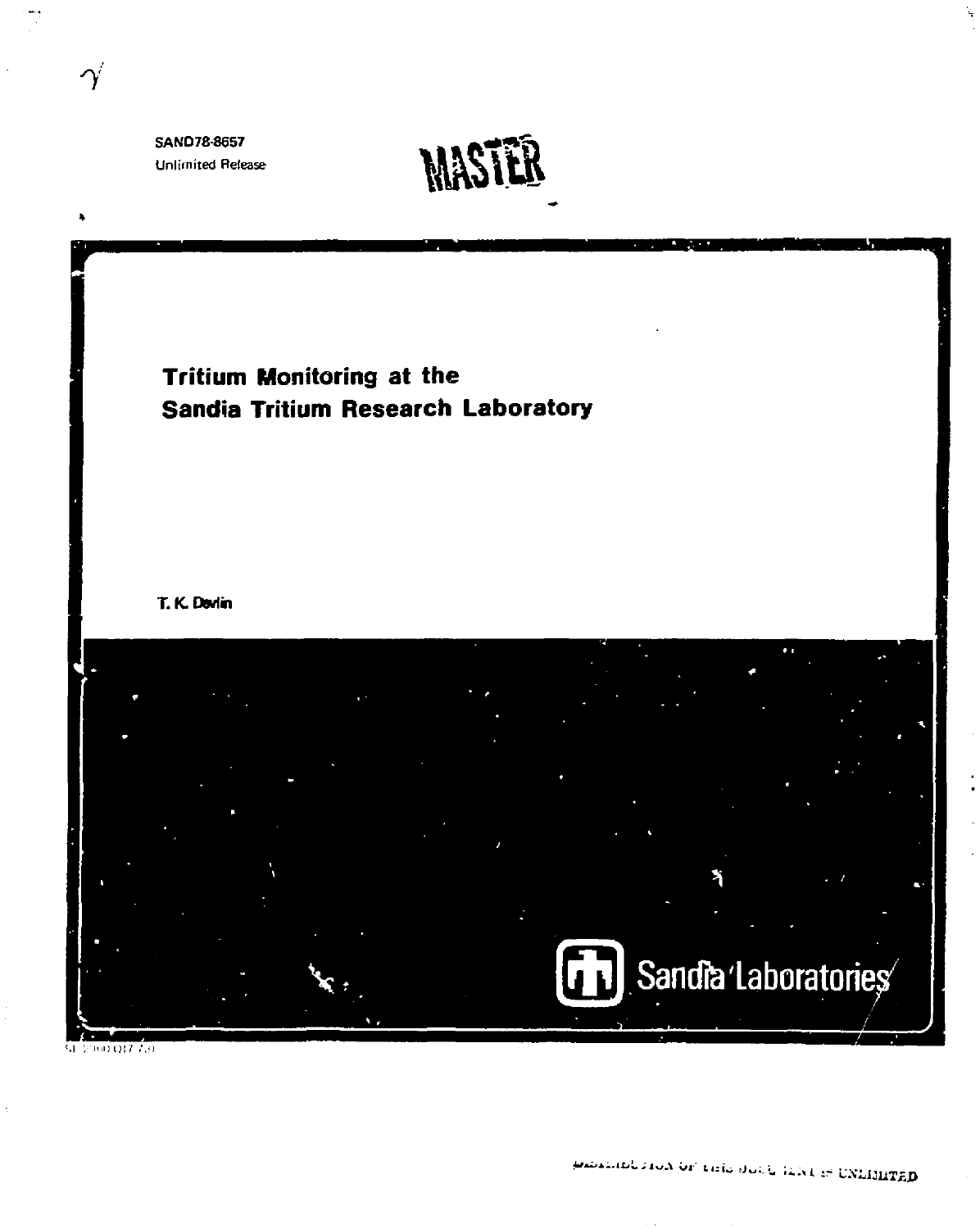## **SAND7a-?,657 Unlimited Release Printed October 1978**

## **TRITIUM t'ONITORING AT THE SANDIA TRITIUM RESEARCH LABORATORY**

#### **Thomas K. Devlin Safety Engineering and Environmental Health Division R?5? Sandia Laboratories, Livermore**

#### **ABSTRACT**

**Sandia Laboratories at Livermore, California, is presently beginning operation of a Tritium Research Laboratory (TRL). The laboratory incorporates containment and cleanup facilities such that any unscheduled t.ritium release**  is captured rather than vented to the atmosphere. A sophisticat<sup>-4</sup> tritium **monitoring system is in use at the TRL to protect operating personnel and the environment, as well as ensure the safe and effective operation of the TRL decontamination systems. Each monitoring system has, in addition to a local display, a display in a centralized control room which, when coupled with the TRL control computer, automatically provides an immediate assessment of the status of the entire facility. The conputer controls a complex alarm array and integrates and records all operitional and unscheduled tritium releases.** 

|  | Education and present as in according to the                                                                                    |                                                                    |
|--|---------------------------------------------------------------------------------------------------------------------------------|--------------------------------------------------------------------|
|  | shows the metions frames servers former or                                                                                      |                                                                    |
|  | Explore fourn aid the Enjoy States Department of                                                                                |                                                                    |
|  | I discuss the unit of their angularies, and priced their                                                                        |                                                                    |
|  | contractive authorities are considered from the first states of allery<br>Lans was only experience on plant in counter one week |                                                                    |
|  |                                                                                                                                 | under completendes to the pursue completenes."                     |
|  |                                                                                                                                 | on our annual habitant international grants and which includes the |
|  | misses to their in representation of which may                                                                                  |                                                                    |
|  | an again sach comhnain                                                                                                          |                                                                    |

**3/4**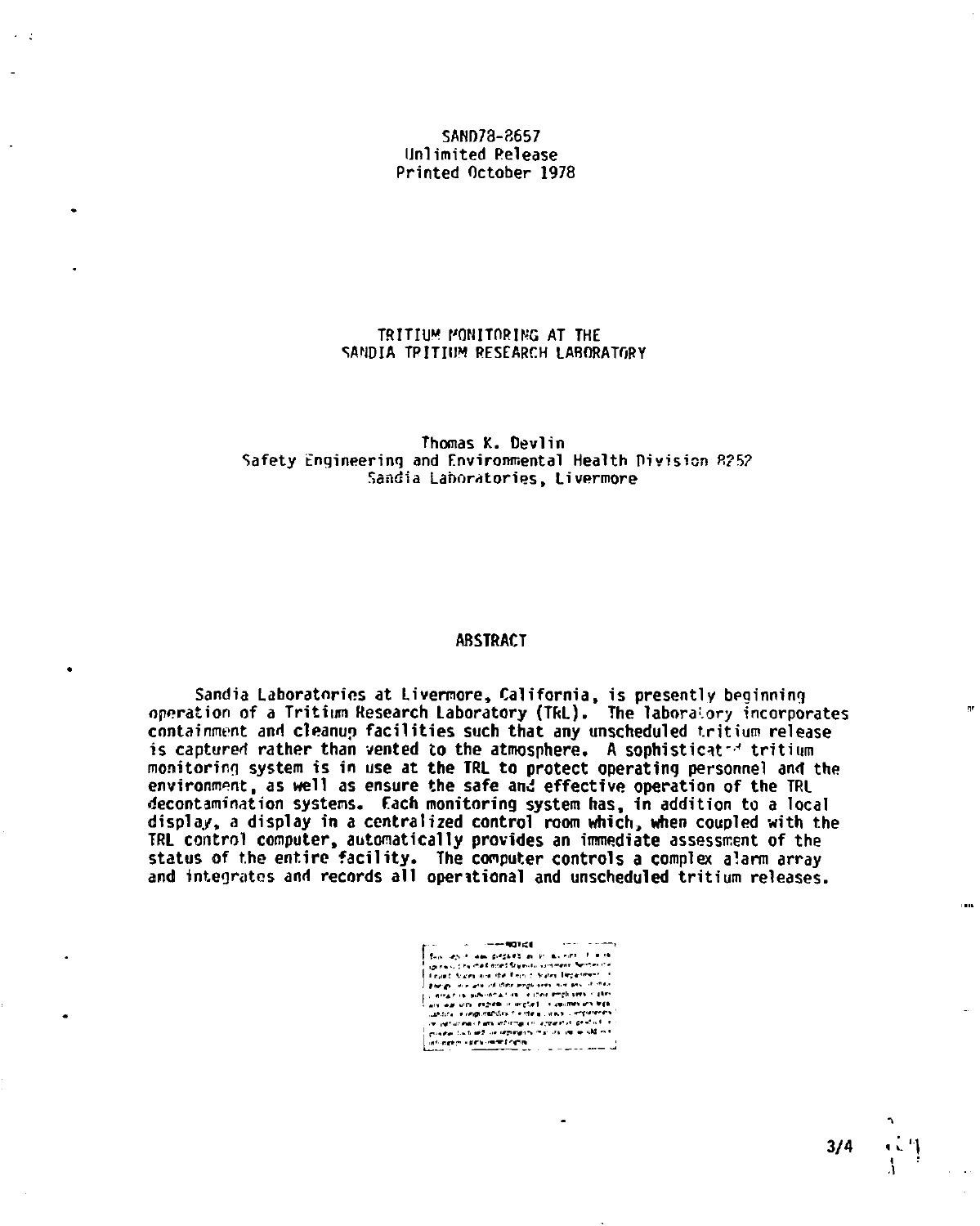# **ACKNOWLEDGMENTS**

J.

This system was developed under the direction of P. K. Lovell and<br>P. D. Gildea. W. Wall was responsible for design of the system. R. Hafner<br>was responsible for installation and calibration of the system.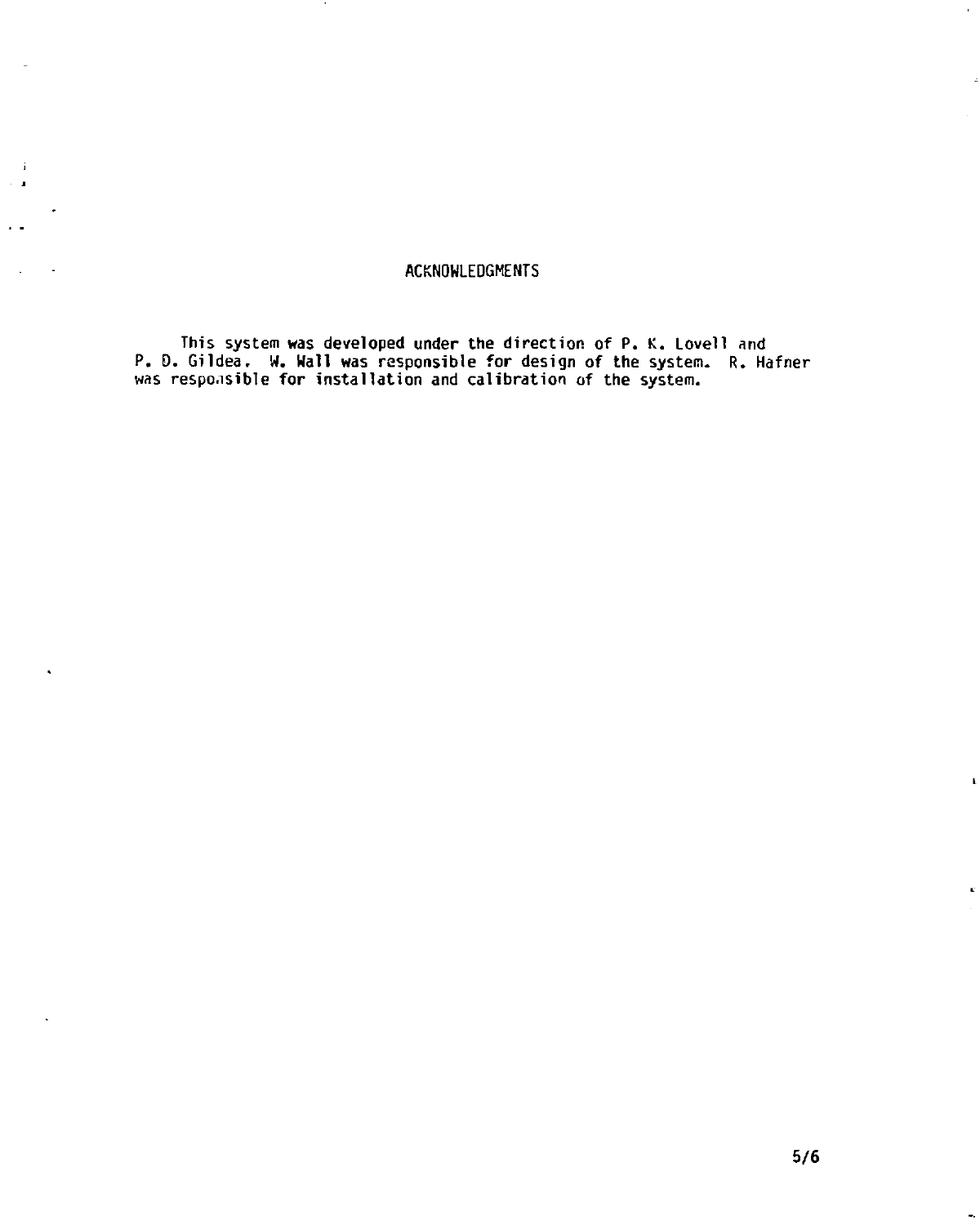# **CONTENTS**

 $\ddot{\phantom{0}}$ 

 $\bullet$ 

÷.

v.

ï

|                                         | Page |
|-----------------------------------------|------|
| The Tritium Research Laboratory         | п    |
| The TRL Monitoring System               | 16.  |
| <b>Poor Air Monitoring</b>              | 16   |
| Glove Box Monitors                      | -23  |
| <b>Stack Effluent Monitoring System</b> | 23   |
| Decontamination Systems Monitors        | 26   |
| Automated Tritium Manitoring            | 30   |
| of ECDEMEES                             | 33   |

 $\bar{z}$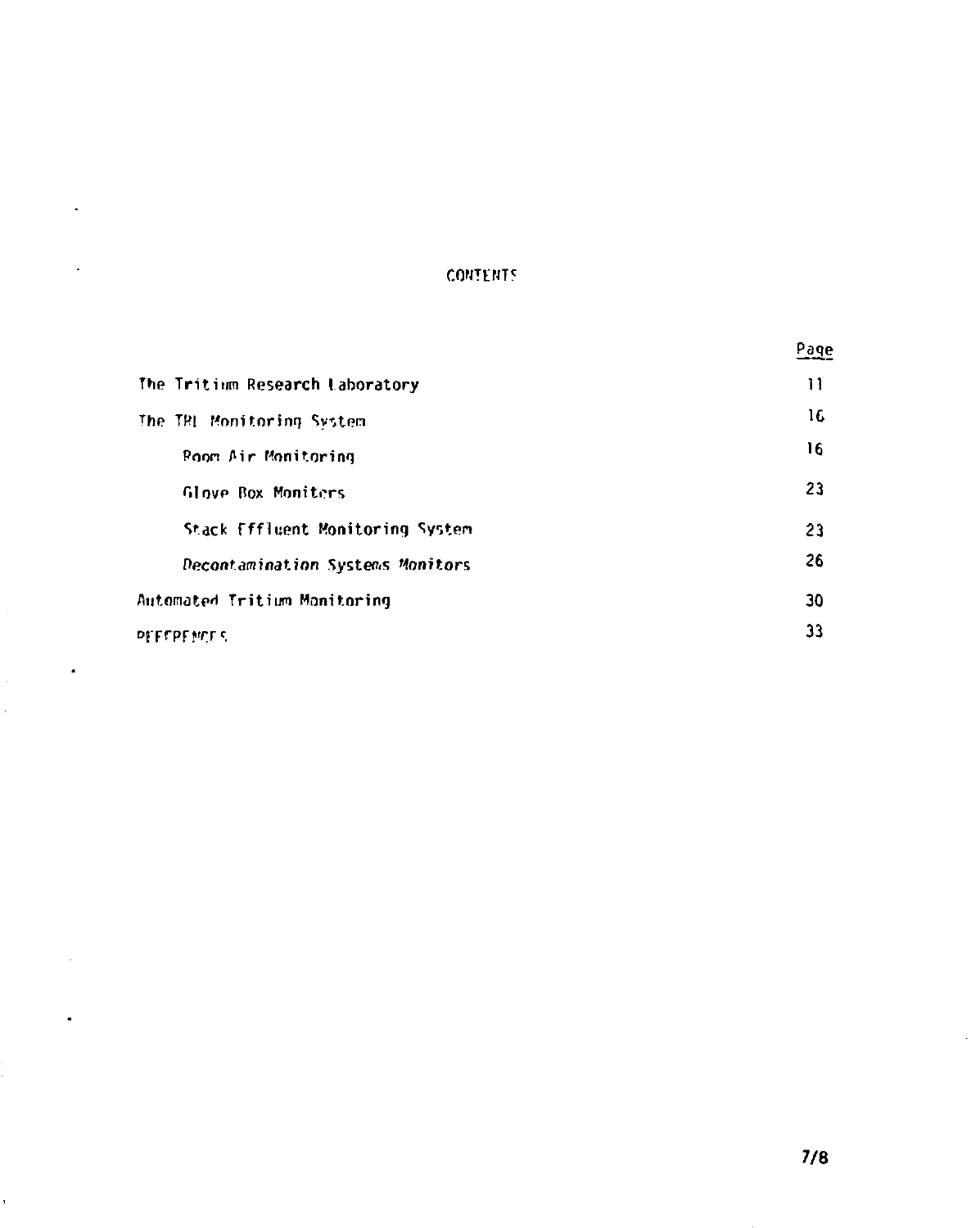# ILLUSTPATIONS

 $\frac{\partial}{\partial t}$ 

 $\frac{1}{2}$ 

 $\frac{1}{2}$ 

ł,

| Figure                    |                                                      | Page |
|---------------------------|------------------------------------------------------|------|
| 1.                        | The TPI Puilding at Livermore                        | 12   |
| $\mathcal{P}_n$           | TPI Floor Plan                                       | 13   |
| $\gamma$                  | TP: Containment Concept                              | 14   |
| 4.                        | Seated Stove Box                                     | 15   |
| 5.                        | The Schematic                                        | 17   |
| ٠.                        | wird Schenatic                                       | 17   |
| Τ.                        | Tell Monitoring System Schematic                     | 18   |
| $\mathcal{F}_{\bullet}$ . | Suit 2-titer and 20-cm3 Ion Chambers                 | 19   |
| $\mathcal{F}_{\bullet}$   | A Motor Module                                       | 20   |
| $1^{\prime\prime}$ .      | <b>S Pennie Display Module</b>                       | 21   |
| 11.                       | A Console Pisplay Module                             | 22   |
| 12.                       | Schematic of the TRE Stack Tritium Monitoring System | 24   |
| 13.                       | The Stack Fffluent Cample Array                      | 25   |
| 14.                       | The Fotalizer System                                 | 27   |
| 15.                       | GPS Control Panel                                    | 28   |
| 16.                       | - VEPS Control Panel                                 | 29   |
| 17.                       | The TPL Control Computer                             | 31   |

 $9/10$ 

Ż,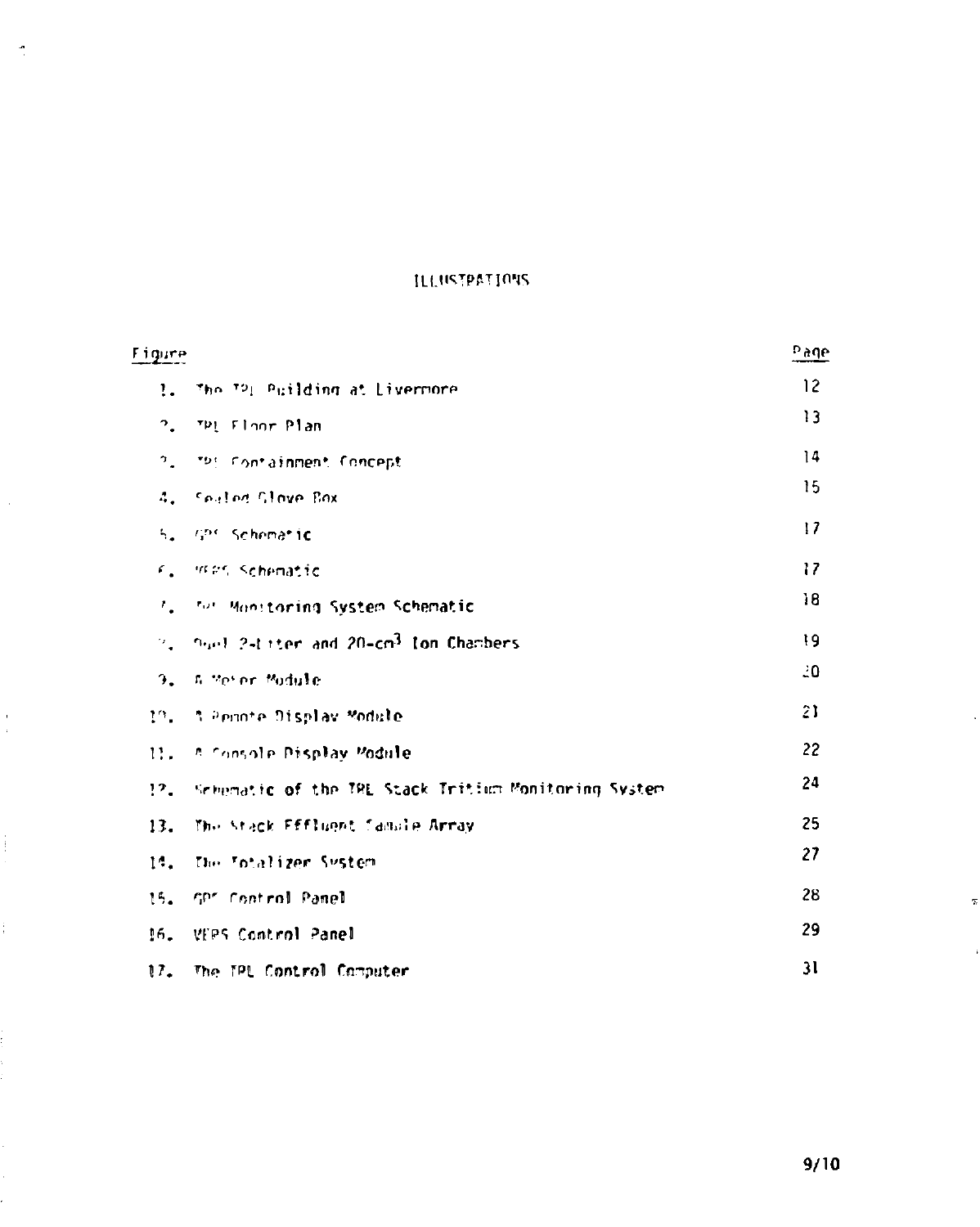#### TRITTUM MONETOPING AT THE SANDIA TRETTIIM PESEAPCH LARORATORY

#### The Tritium Pesearch Laboratory

Sandia Laboratories Livermore is presently beginning operation of a Tritium Pesearch Laboratory (TPL) designed for experimental work with isotopes of hydrogen and their compounds. A diverse range of experiments is possible involving gram amounts of tritium. The design hasis of the facility incorparates the fl. S. Department of Energy philosophy of limiting release to the environment to "as low as reasonably achievable," which is implemented through containment and recovery. This is a major departure from the established practice of using high-velocity air hoods exhausted through stacks to the environment in order to protect operating personnel.

The TPL (Figure 1) houses offices, laboratories, and containment and decontamination systems. The facility consists essentially of a central corridor with adjacent laboratories (figure 2). Personnel protection is assured by a pressure-gradient-controlled once-through, ventilation system which exhausts to a 30 meter stack. The TPL containment concept is illustrated in Figure 3. To contain any inadvertant release as well as operational Teakage (due to diffusion and vention), all experiments are conducted in analed clave boxes.

The glove boxes are constructed of welded stainless steel and are equipped with 34 glove norts, 14 viewing windows, and an air lock passthrough (Figure 4). formally, the olove hor pressure is maintained by the box pressure control system at -0.25 to -1.0 kPa with respect to the room with dry nitrogen or argon. A cooling system removes heat generated by experiments. Both tritium concentration and humidity control are maintained by connection to the decontanination system.

"econtamination of the glove box atmosphere is accomplished by two centralized systems<sup>1</sup>, the Gas Purification System (GPS) and the Vacuum Effluent Pecovery System. The systems were designed to be capable of reducing trition concentrations to the low parts-per-billion level. Performance tests conduc ed on the systems show tritium removal with a concentration reduction. factor (ratio of inlet to exhaust concentration) guch in excess of 1000 per pass at an inlet concentration of 1 ppm (2.6 Ci/m<sup>3</sup> for T<sub>2</sub>) or less for<br>both tritium and tritiated methane.<sup>2</sup>.<sup>3</sup>

11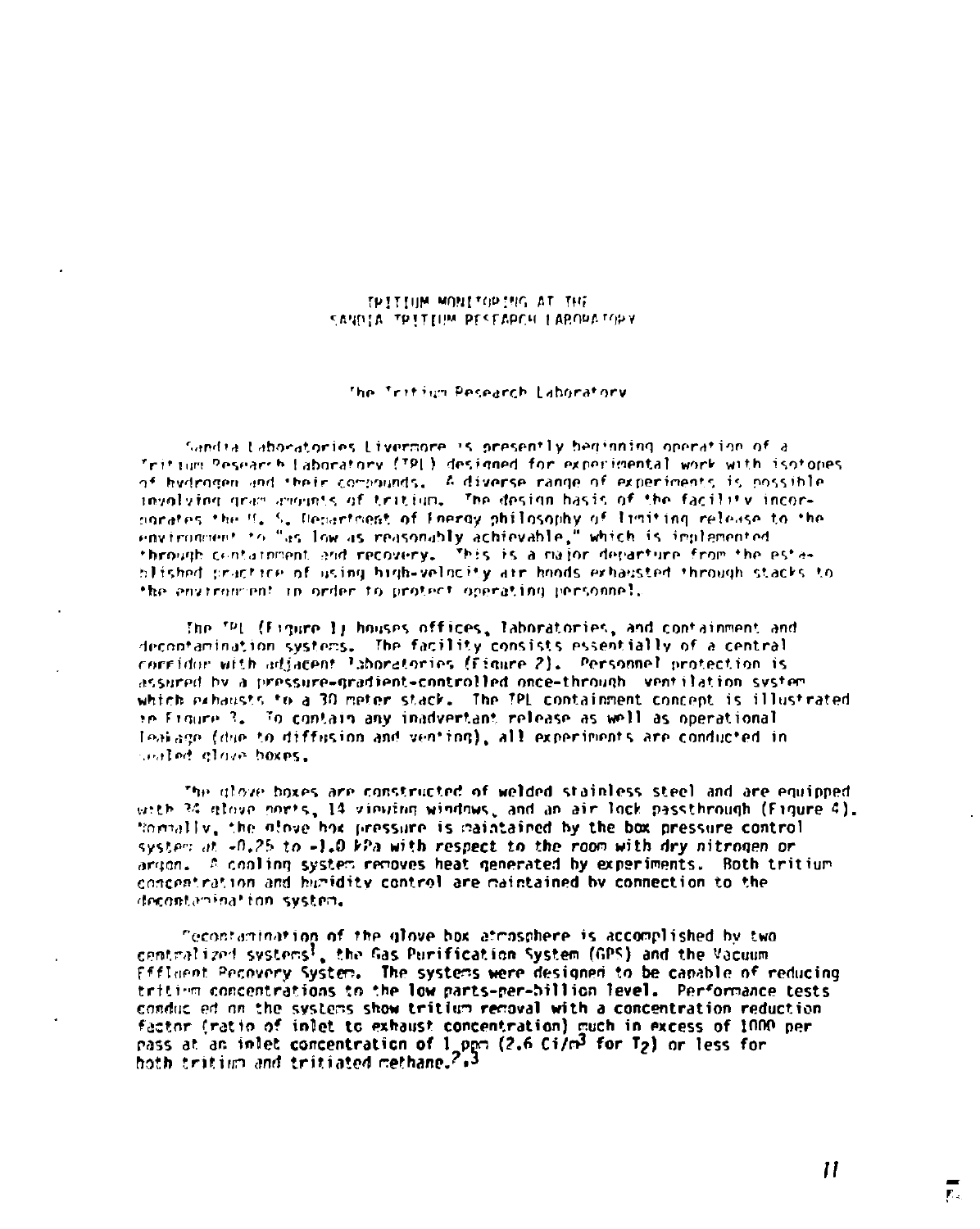

 $\omega$ 

Figure 1. The TRL Building at Livermore

 $\vec{v}$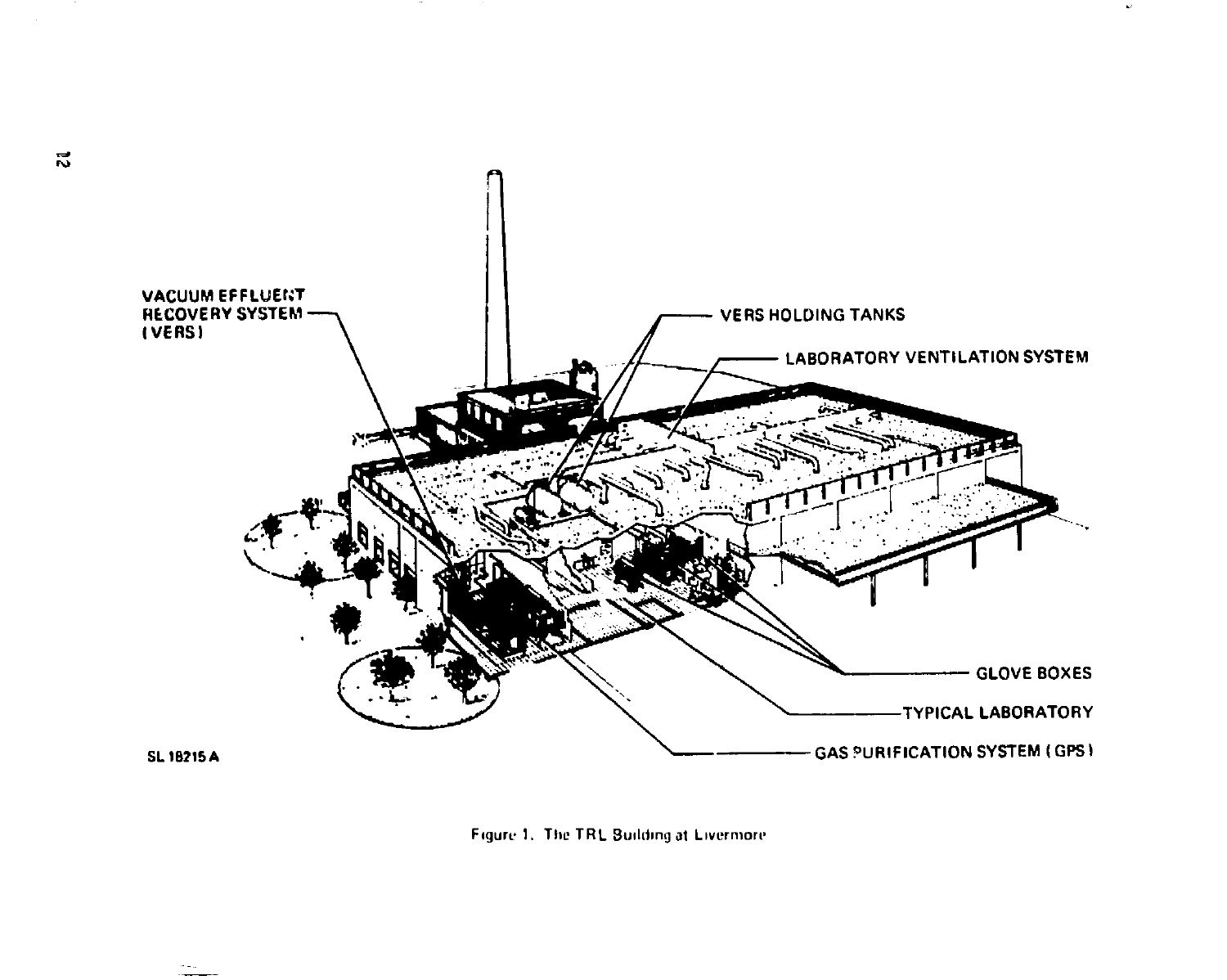

Figure 2. TRL Floor Plan

ದ

**Contract State** 

 $\sim 10^{-1}$ 

 $\mathcal{L}_{\rm{max}}$  , and

 $\sim$   $-$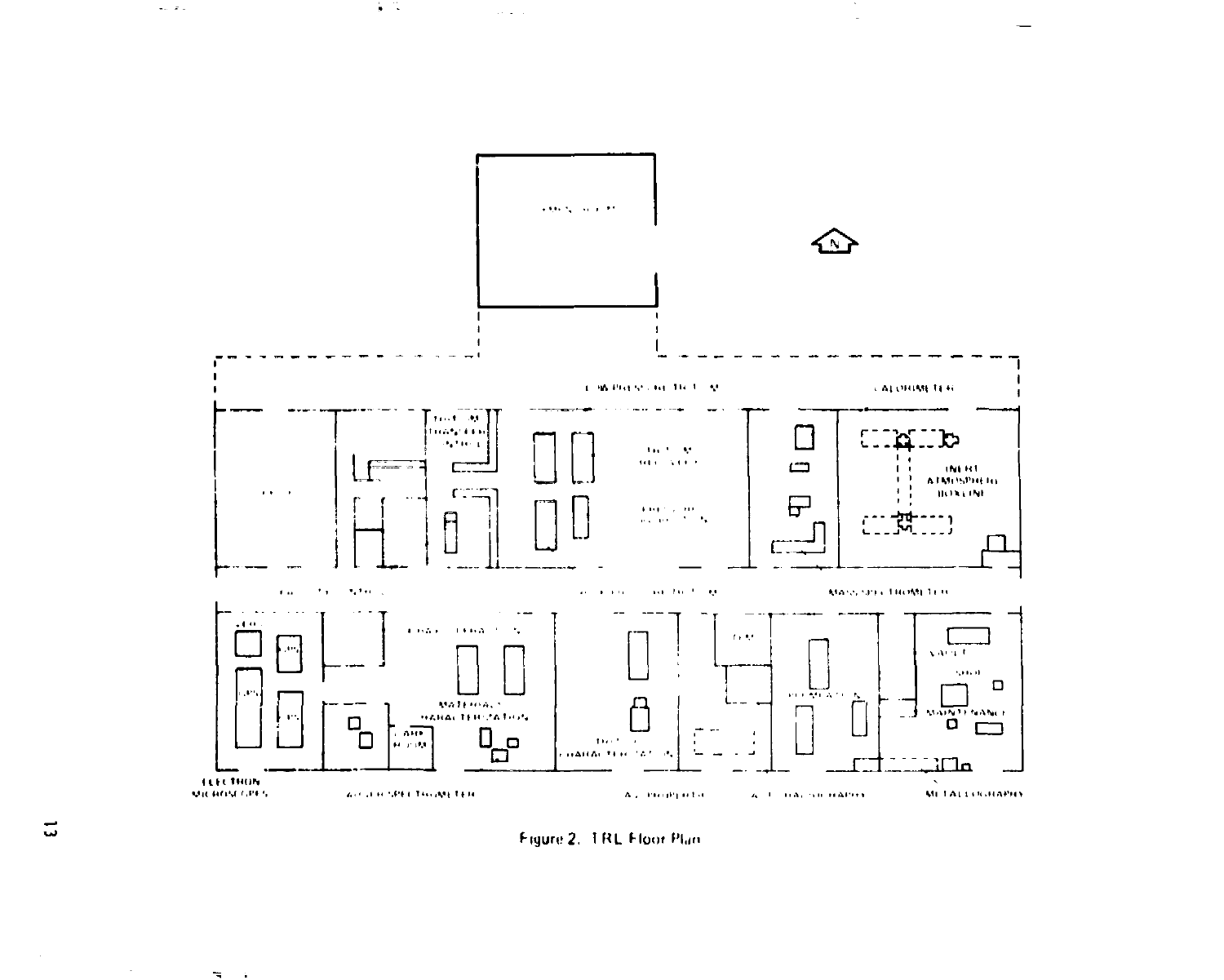

Figure 3. TRL Containment Concept

 $\tilde{\mathcal{A}}$ 

 $\overline{p}$ 

 $\sim$ 

 $-1000$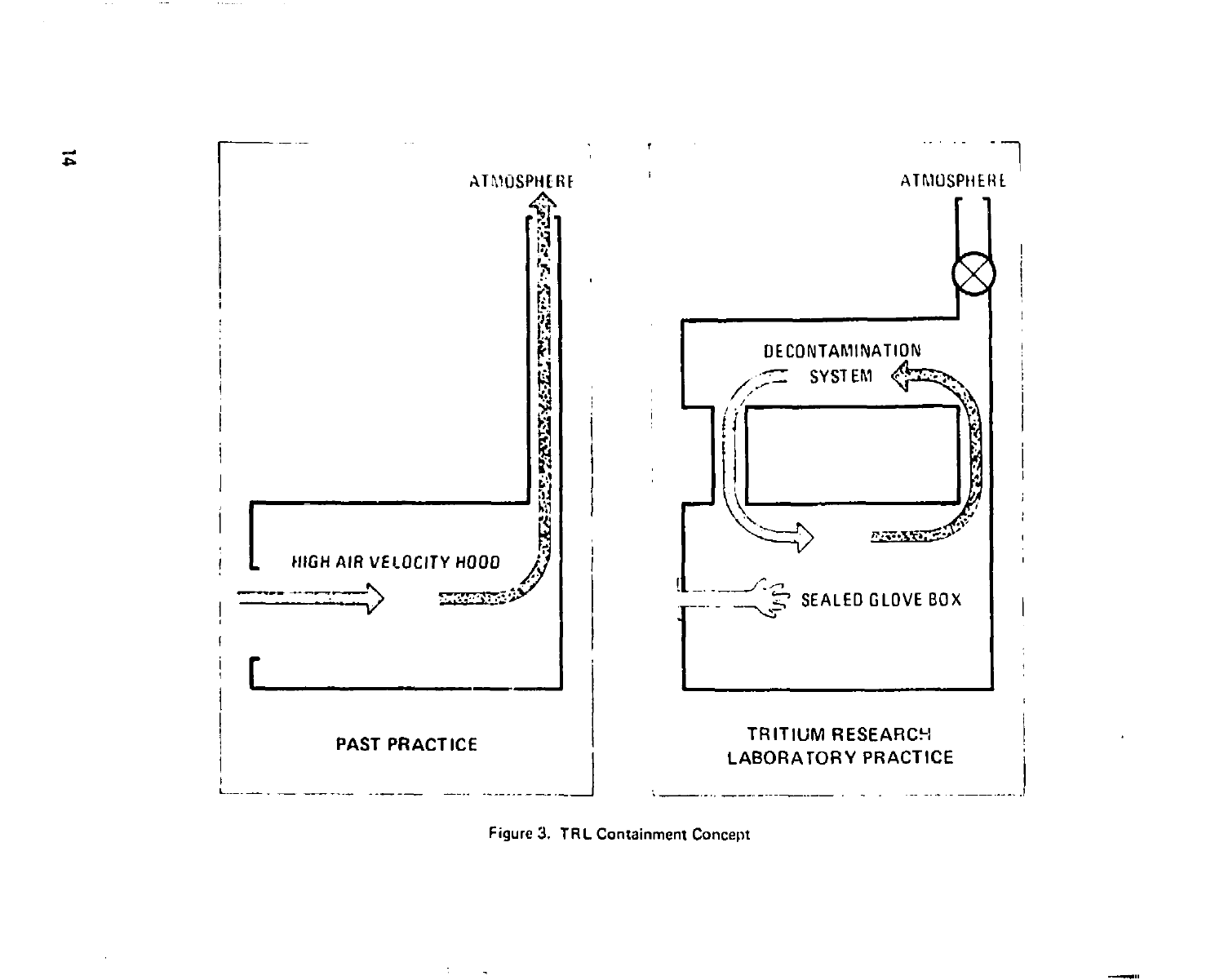

Figure 4. Sealed Glove 3ox

 $\vec{a}$ 

 $\alpha\in\mathbb{R}^n$  ,  $\alpha$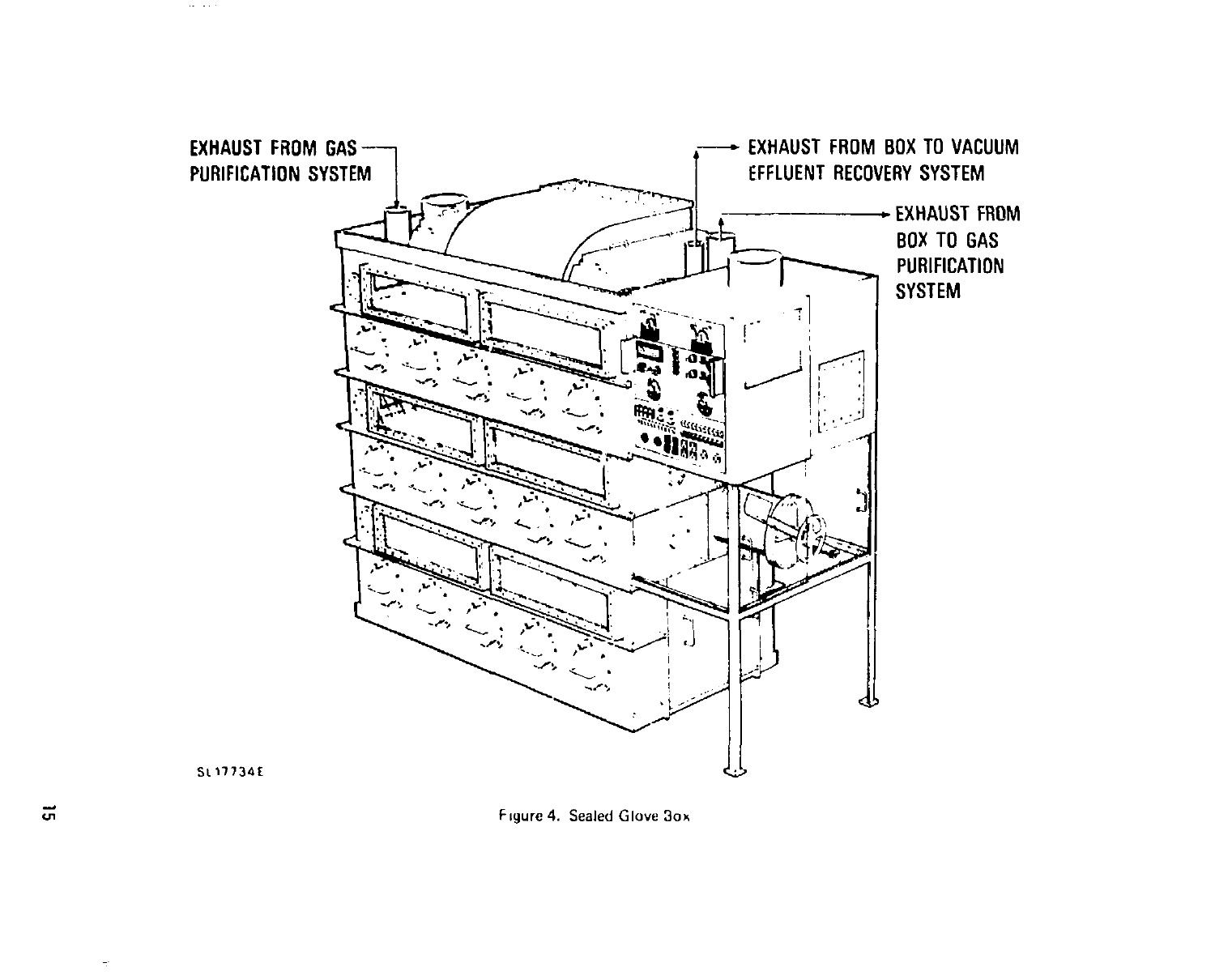The SPC (Figure 5) protects against either an accedental release crue slow build in of background tritium concentrations. The 340-m37h flowrate system consists of a central manifold connected to each of the laboratory slowe boxes, a catalytic reactor to oxidize the tritium, two molecular sieve developed in period to collect the tritiated water, a blower to circulate the alore how atensphere through the system, and a control and diagnostics system. The normal recirculation mode moves olove box gases through the SPS and hack to the box until the contamination is reduced to an acceptable **Torachio** 

The 2011, (Finance 6.) decontaminates exhaust dases from the laboratory Le as system before venting to the stack. The 17-m3/h flow-rate system consists of a laporatory vacuum manifold and two holding tanks to collect the effluent, a catalytic reactor to oxidize the tritium, the molecular coupe devers to collect the tritiated water, the necessary numbs su evacuate the laboratory canifold and transfer the effluent through the system, and a control and diamostic system.

#### The TRI Monitoring System

The TPI monitoring system is designed to protect operating personnel and the environment, as well as to ensure the safe and effective operation of the decontamination systems. Tritium air concentrations are monitored in the room air, glove boxes, stack, GPS, and the VERS with the use of Betatec. tritium monitors. (All liquid wastes .rom the facility, collected in one of tyo 2500 gallon hold tanks, are monitored by standard liquid scintillation. techniques prior to release to the sanitary waste system.) Fach tritium monitor is interfaced with a central control computer, which continuously scans tritium concentrations, assesses the bazards based on the monitor readings, and automatically takes the appropriate action according to the hazard involved. Monitoring capability ranges from ati/m<sup>2</sup> to kCi/m<sup>2</sup> Invels.

#### Room Air Monitoring

The ambient air in each rogm of the TPL is constantly monitored for tritium with a range of 1 uCi/m3 to 20 Ci/m3. Each room air monitoring system (figure 1) consists of remotely selectable multiple inlet lines, a rietal bellows air mover, flow gage, dual 2-liter ionization chambers (Figure 2) with vibrating reed electrometer, and several digital displays. The five-decade autoranging digital displays are located in the rooms themselves (Figure 9), in the central corridor at the doorways to each room (Figure 10), and in the control room (Figure 11). The meter module<sup>4</sup> provides direct digital readout of the tritium concentration and independent. fully adjustable low- and high-level audible/visual alarms. Console displays are similar to the meter module, but in addition are the interface between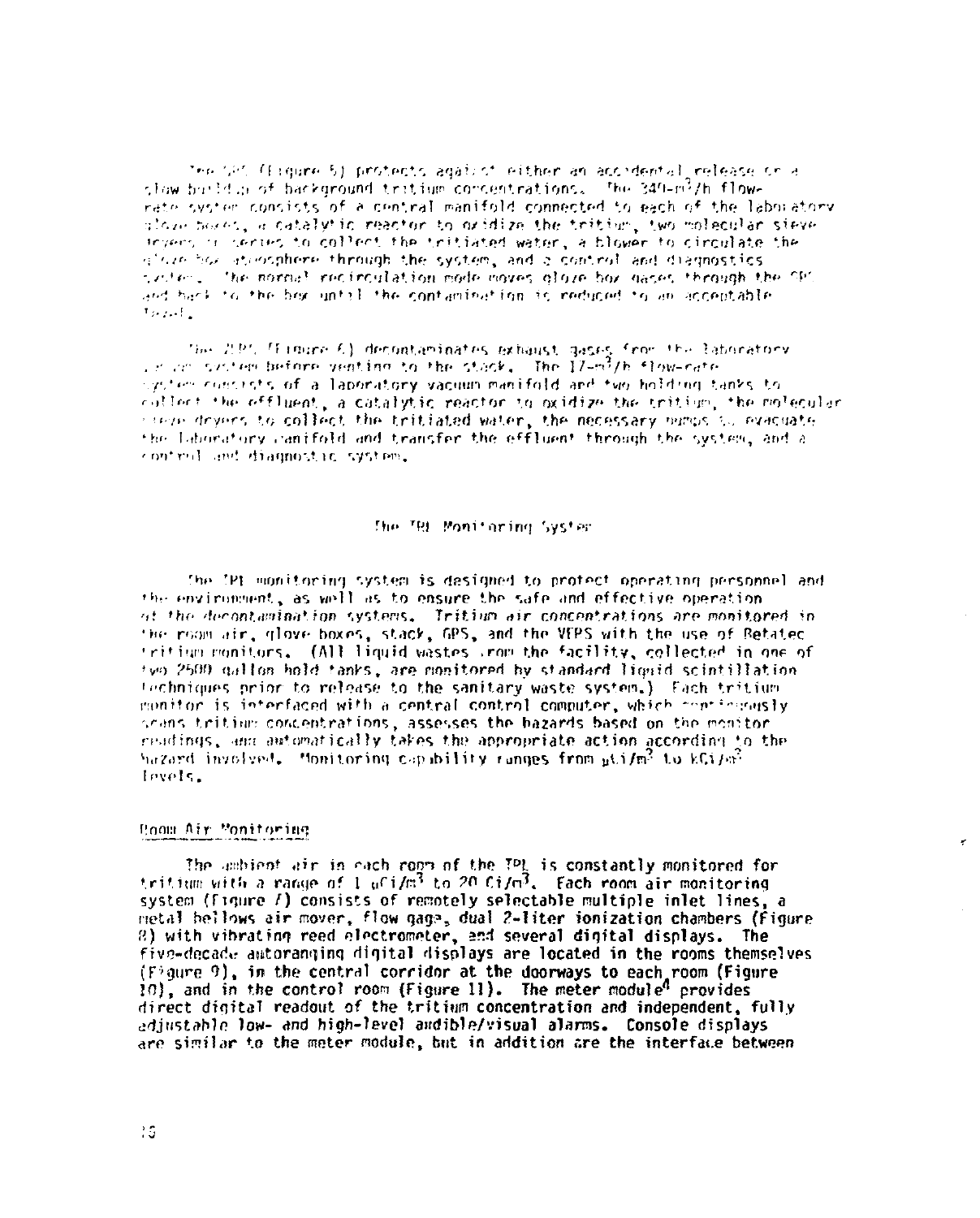





×,

ţ.

Figure 6. VERS Schematic

 $17$ 

 $\overline{a}$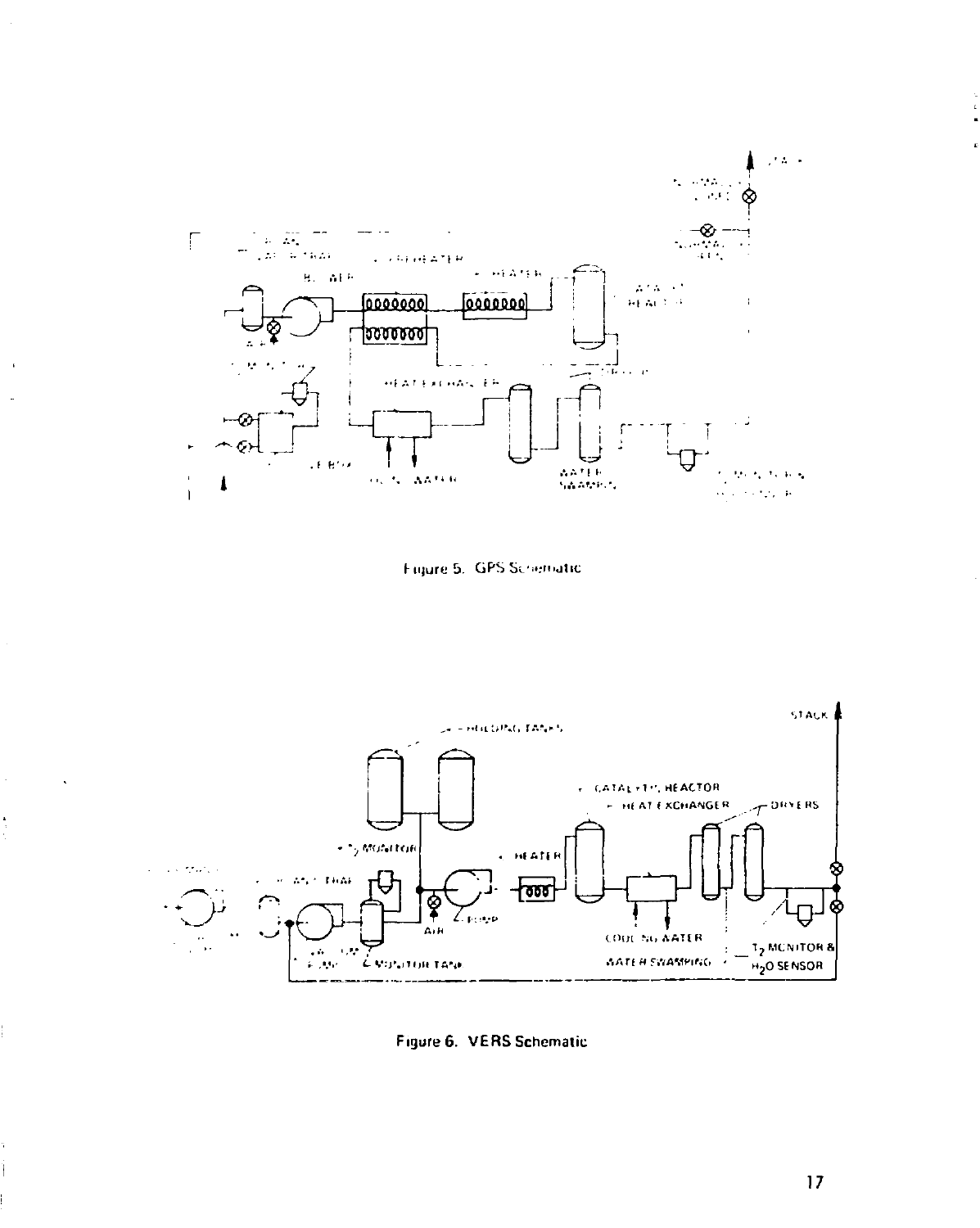

**Figure 7. TRL Monitoring System Schematic** 

 $\sim$ 

 $\sim$ 

**Service** Contractor

 $\sim$  $\sim 1$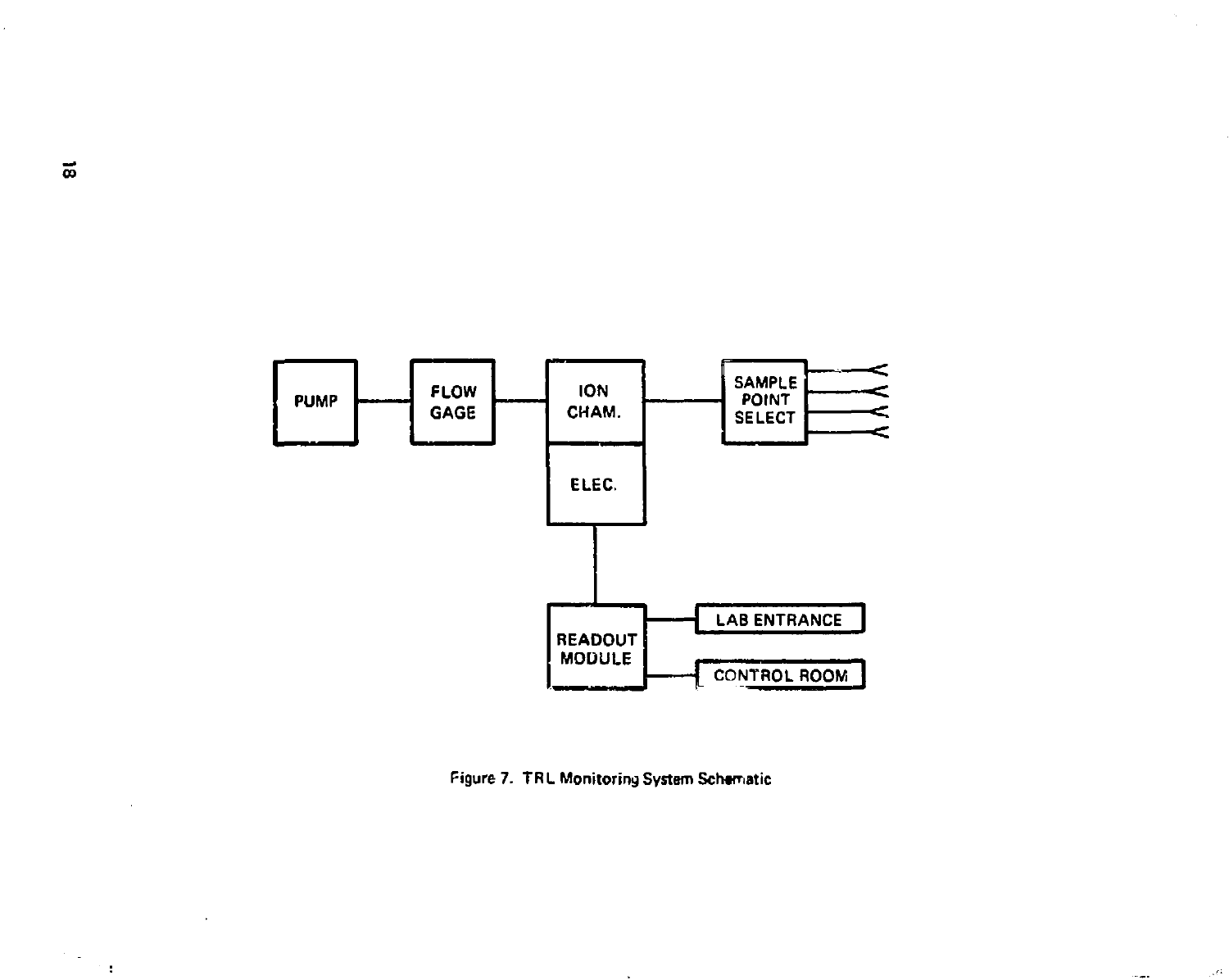

Figure 8. Dual 2-Liter and 20-cm<sup>3</sup> Ion Chambers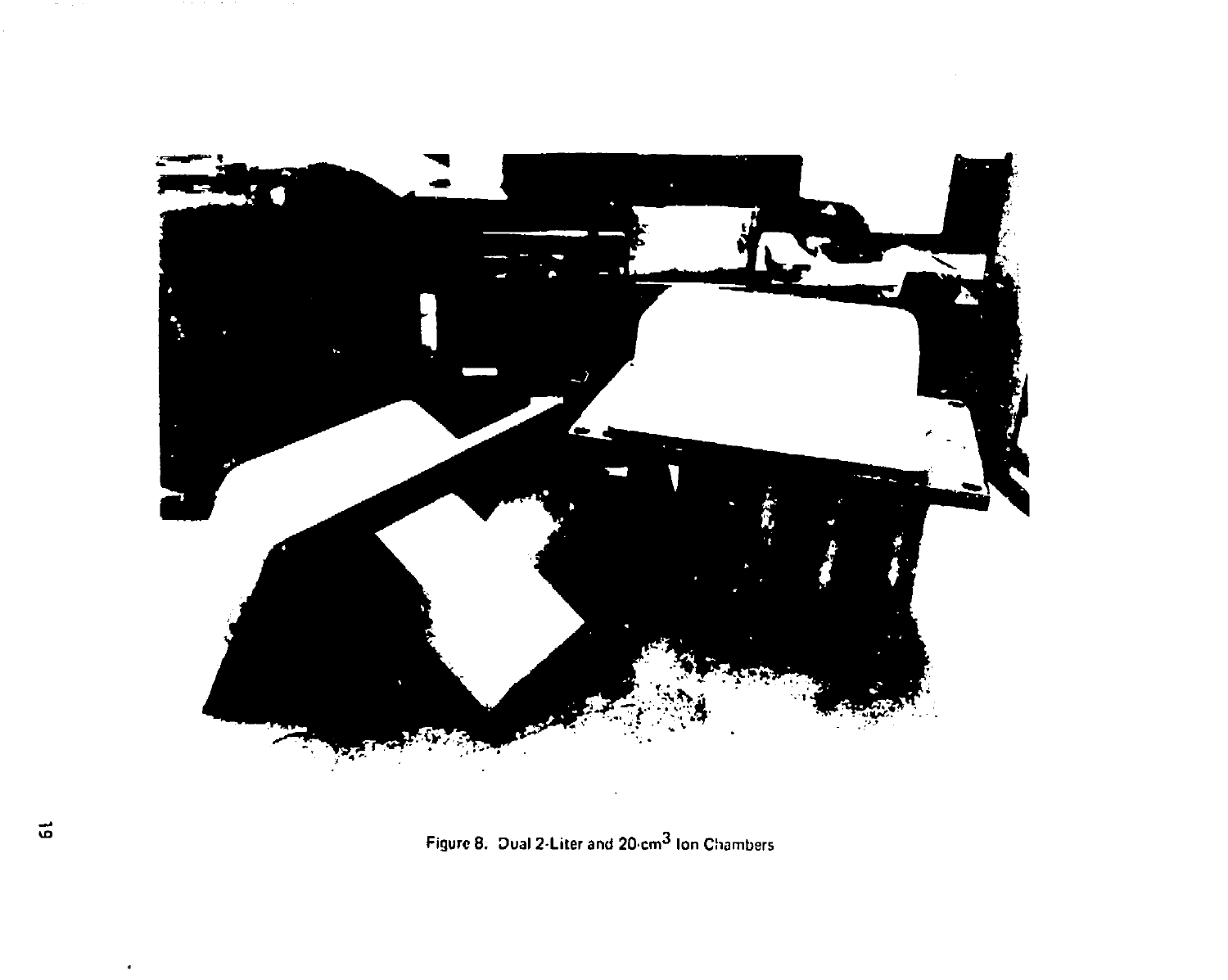

 $\alpha$  .

and the company of the

 $\sim 100$ 

Figure 9. A Meter Nodule

 $\boldsymbol{c}$ 

 $\mathcal{A}$  is a set of  $\mathcal{A}$  .

 $\alpha = \sqrt{1+\epsilon}$ 

 $\sim$  and

 $\gamma$  ,  $\gamma$  ,  $\gamma$  , and an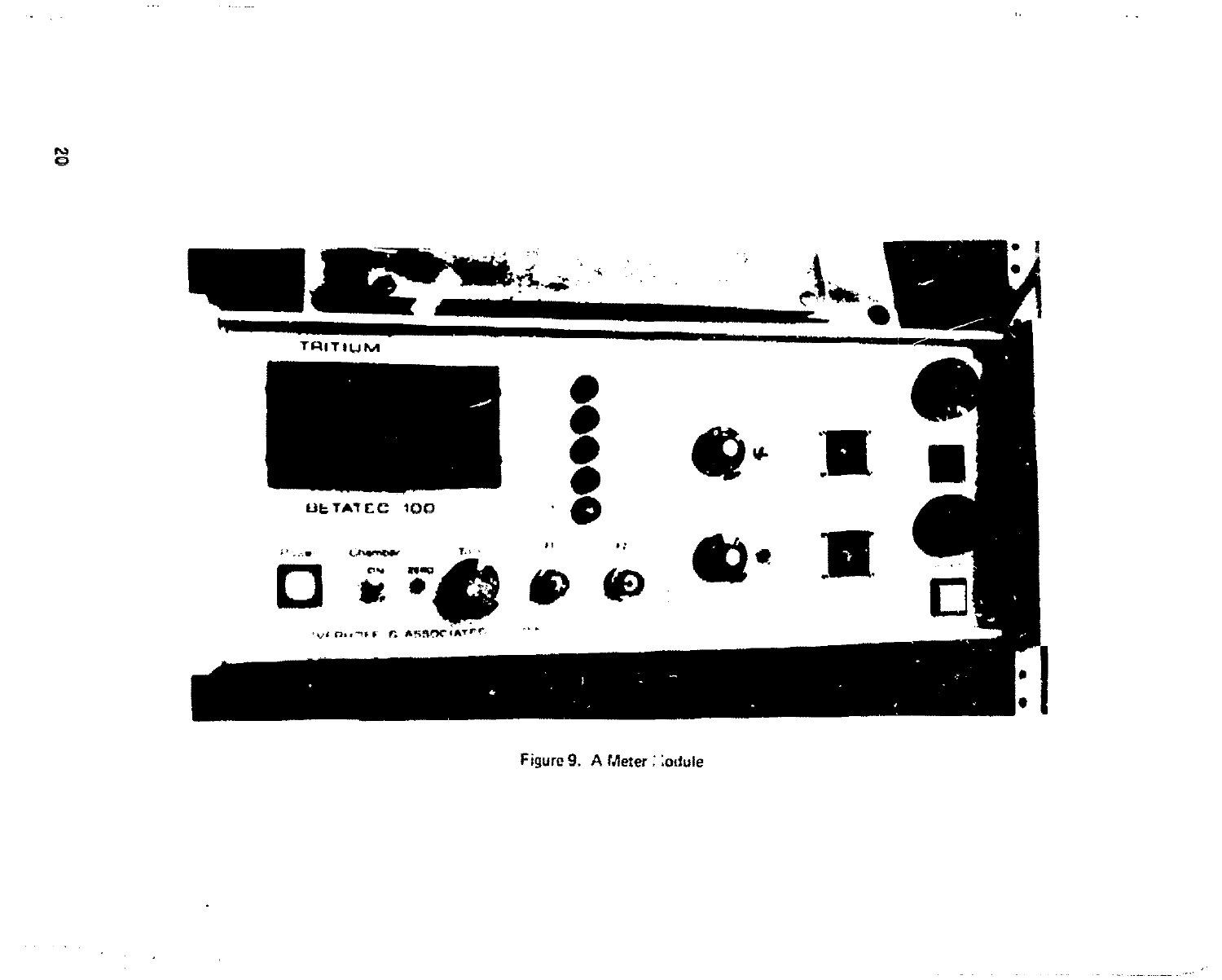

 $\ddot{\phantom{0}}$ 

Figure 10 - A Remote Display Module

.<br>Pri

 $\mathbf{z}$ 

÷

 $\mathcal{A}=\mathcal{A}$  , and  $\mathcal{A}=\mathcal{A}$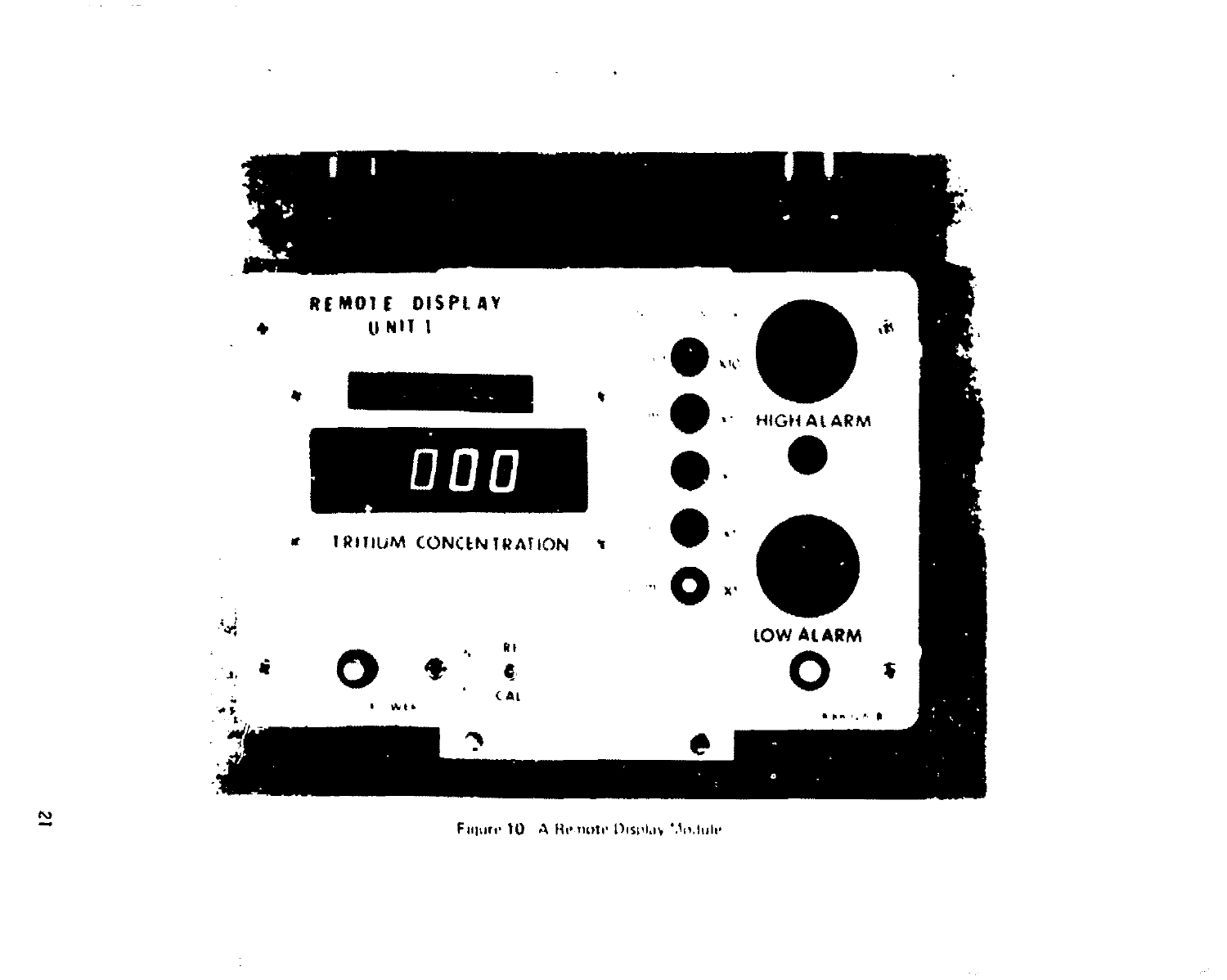

**CONTRACT** 

 $\mathbb{Z} \widetilde{\mathbb{Z}}$ 



 $\boldsymbol{\mathcal{E}}$ 

**Contractor** 

 $\mathcal{L} = \{1, \ldots, n\}$  , we can define

 $\mathcal{L}^{\mathcal{L}}$  , and the  $\mathcal{L}^{\mathcal{L}}$ 

 $\sim$  0.000  $\sim$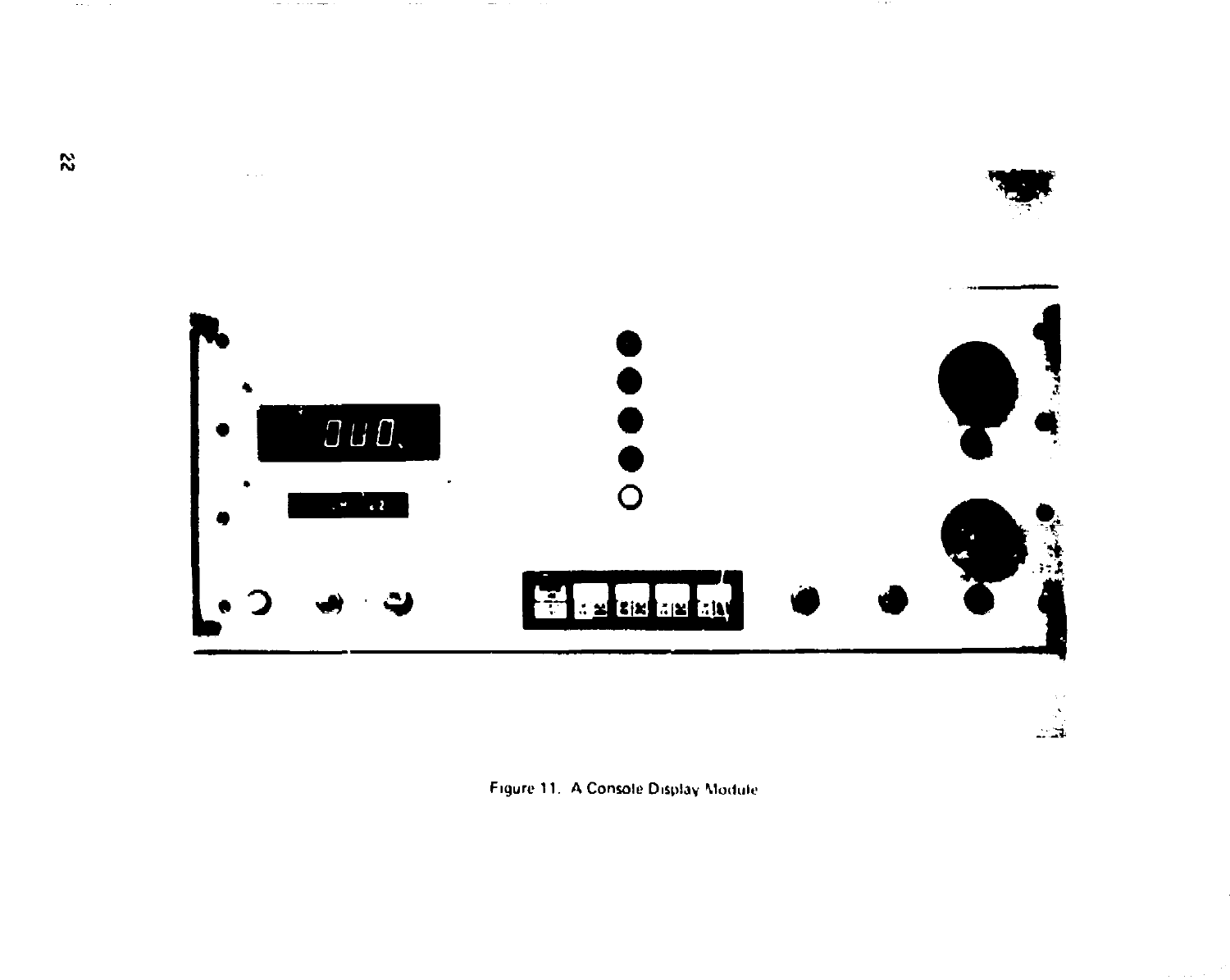aagusaa ja joossa ja ja ja ja alaan 1500 osaalaa siiraasi johana, saala ja siiranalaa tariika ja riigigi lain<br>San aastal jogton saaraasta ja ja asiin alataa sasnaalise taasi saaranga ja jaasta ja siirin alataa والمحارمة المعترض والمحافيق فرام المترابط المستحدث فلينقط المعارية والموافق فيرجون

Big a couple faith and the american in a chairmap cyclam in that momentation night believed the first of the project finite at the anti-central investment and the death resembli such manifestic in the service of a teamer of a realizer of the information to the international and an راهها فهل المعام وهو كالرجاء المتهاجات في المستوفية، ومن المسهوم المسهوم الأنها المسهوم الأسلام المس المعالمين وبريا فعلالها أقرم الموجهة لأمعانها المعادلة فالأحداث فالتراجيح للمعجب مرارحهم فللأنباذ المعور وجعار الجهرمان وومعك الرجالا التراوية فتقوما والهرانج بالاقتراض والمحمول لمتعارضه والمراري والمستور المستسار المرابوعة التماس والمتمرم معاوره ووضعتهم المعافة التائمة المموجة فالواكمون الامتقالية التواف مواد التمواكيان المعافران الداما فالانتصاص والمتا الواحد والمستحقق والمستعاد والمستوفر فالمتراث والمتوافق

#### $\mathcal{L}_{\mathcal{A}}$  and  $\mathcal{L}_{\mathcal{A}}$  . We have the  $\mathcal{L}_{\mathcal{A}}$

i i fault explorer provincia en anche altri alla supper l'afrique tragicare expetite quantification est simult<br>quali provincia provincia provincia e salare la provincia e tragication del provincia estatura provincia alla<br>e sjeben (1969-1969) van de offisjelen in en groepen foar de brotinsje ondereefteat boei een eerste a , dans essen franco dagartiz, exilo Frigi, rel delefian eano erni exilo gogi, kare, din gogi gorrege femili<br>Carrianego, in nerro i colo fichieria, o menti udan, e motificati historia governi ehan mminto digali er avenue in race control of the second internal and the drive Equipment department of the الأروغ فطروع الطافات الدفار وفرد الأكلفهن ومراري فالرورة الصاقد المحاج فتواطعوا فعواله فعورت والموارد والمتعرف والرازات er i gji the kilenet promincerste troj tay atom esetesto a harkej difove hor and the continues of the state of the particle of the grange. These,

#### ice you (CEET) part Morris General System

there are no contact that making on the time to the 30-m stack, However, or an Investment timeter, including the two Tabonatory areas and glove boxes, Exemptly has appened metal-service propertypes. Transity is released eather as alamental me, or in regioneal containations such as tritiated water or methane. "Itingto more contact the partners" pretention is assured by the pressure-gradienteastrolled once-through vestilation system echaisting to the stack.

for exhausted from the facility is collected in a central duct and is deason theology am are equatizing and steatshteming section, past the stack reithin monitaeing sampling areay, theough the exhaust fans, and up the stack (Figure 12). The sampling array features an expanded aluminum honeycomb straightening section flivese 13) which seduces variances in the velocity profile of the air flow leaving the section. All air rotation (turbulence) is eliminated and uniform laminar air flow is delivered to the sensor sections. The air flow is thus fully processed, and directionalized air flow is delivered \*a the sensor sections for accurate measurement. The sensor sections function on the principle of a pitot tube. The system includes separate static and total pressure sensing and averaging nanifolds, and the stack tettium monttor sampling ammay.

23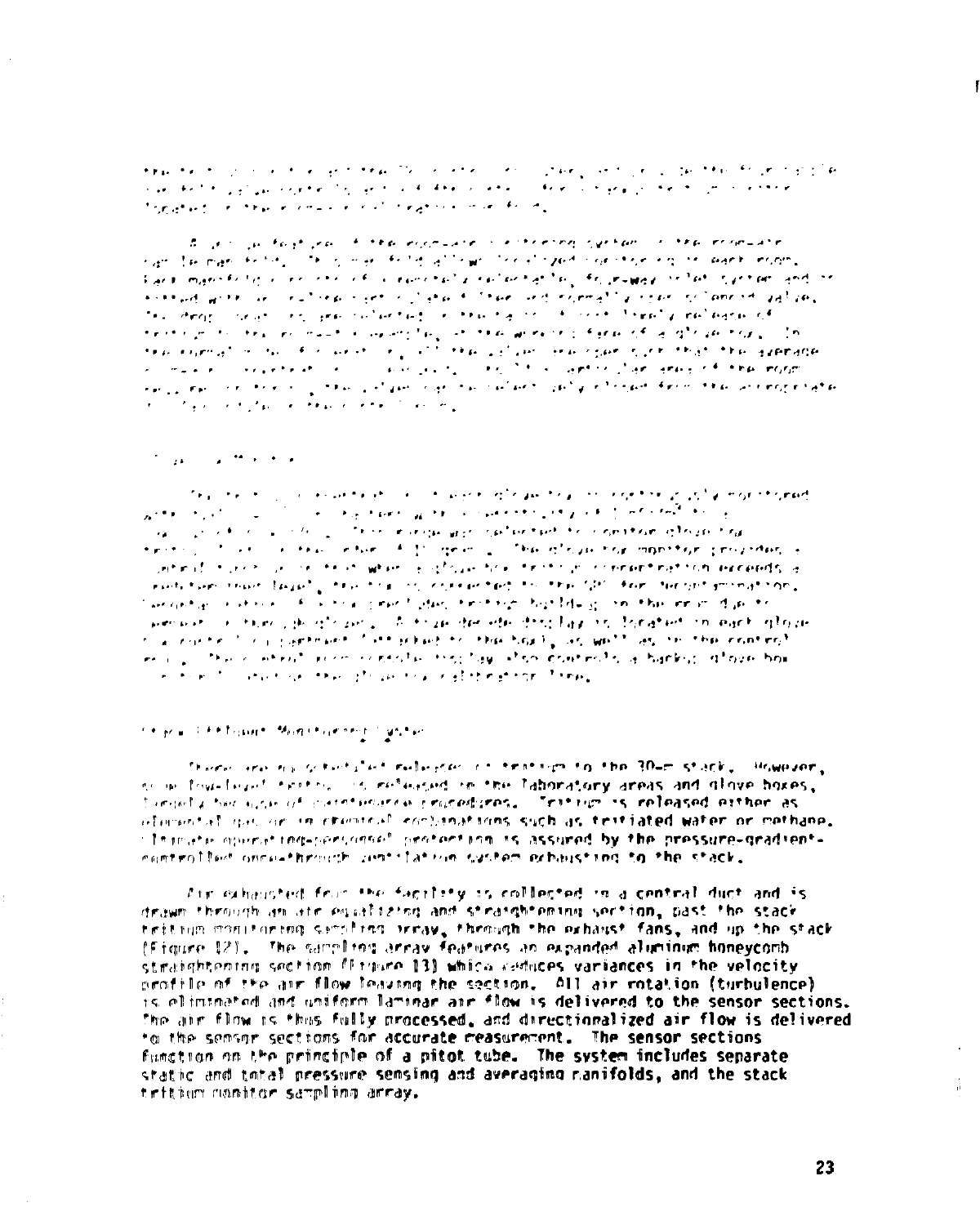

Fugure 12. Schematic of the TRL Stack Tritium Monitoring System.

 $\overline{\phantom{a}}$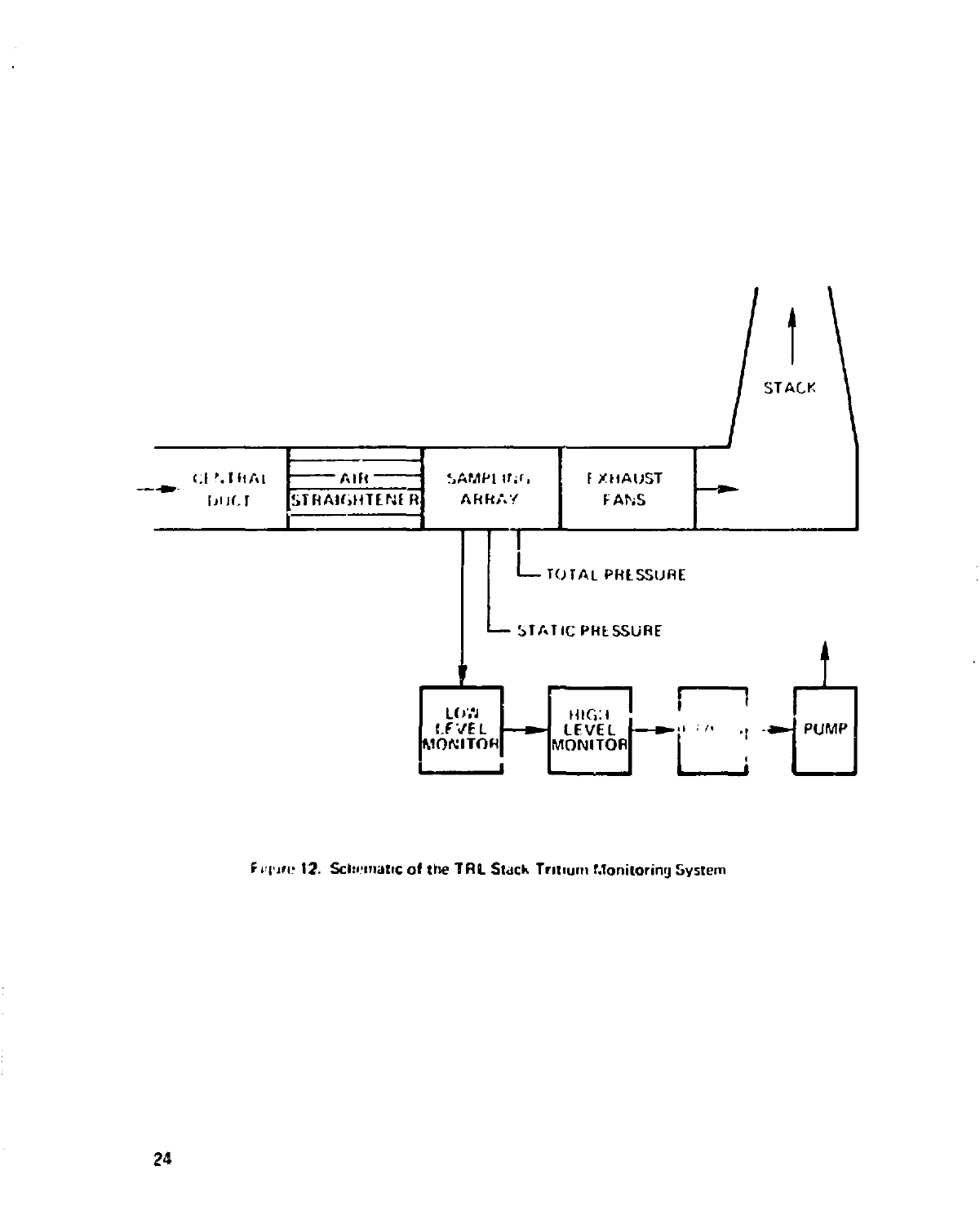

 $\mathbf{r}$ 

zy.

×

Figure I3. The Stack Effluent Sampl - Array

 $\sim$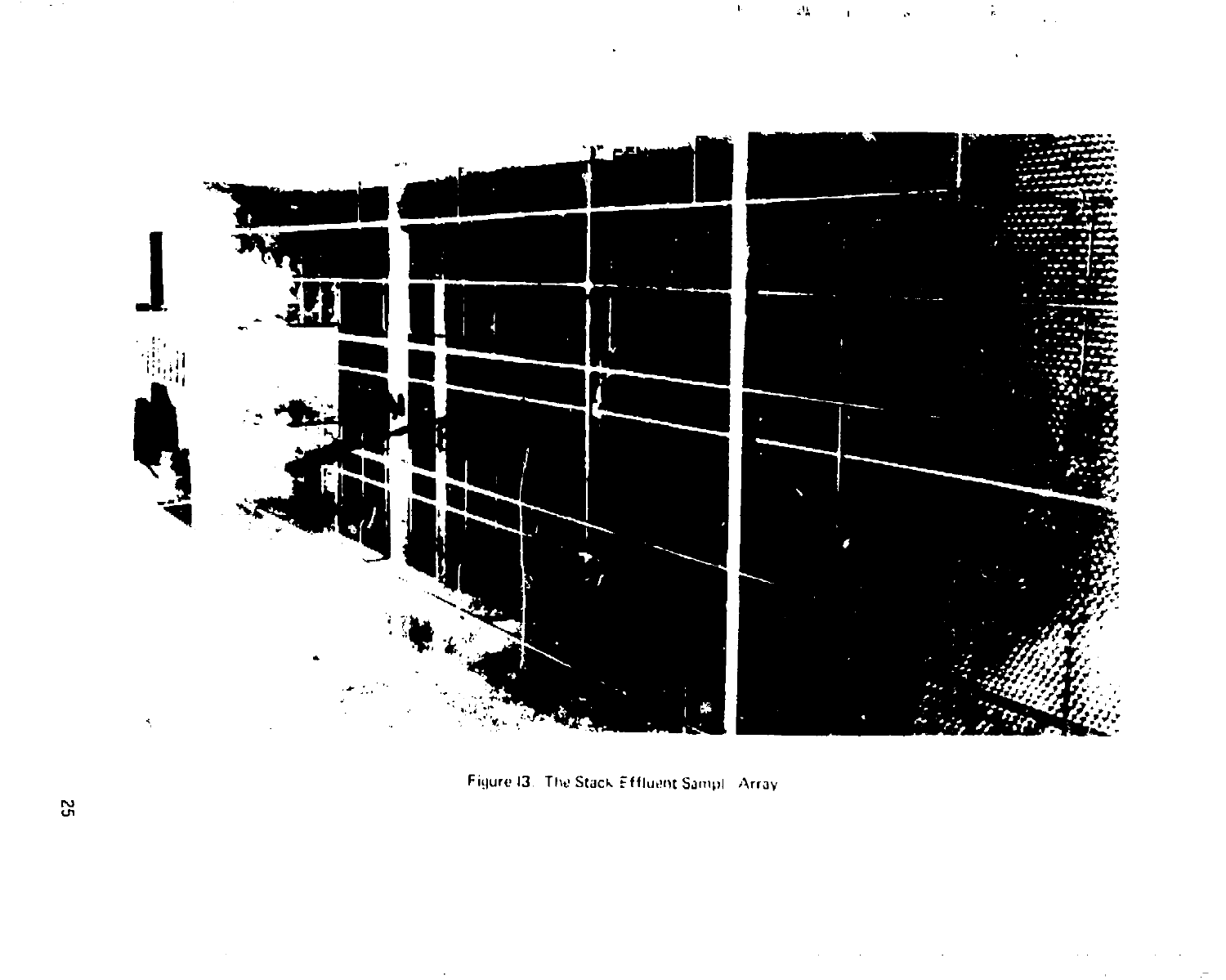i som en stande i starte en stande som till att staakke av gruppe i samme en att forte opperheder.<br>Se store system i som er ander senset i store en potken karasst som en var ektikation for trops till et ste et<br>Bar en resta e kara se sa Audual e persente de la kara e kara e lei persenta da alaksi persente da dalam problemator de la<br>Sale e e cerceba a anche de tronducante de la cerca dorte di deltra, etxa e la gottan e conto toto se fe al sta ીને તાલન પણ કરે છે. ડે તે પણ લગે તે તાલનો પણ તે નથી તાલિત પ્રતિષ્ઠ પર લગાવતો પ્રક્રિયાન દ્રાવેલીને કે સિક્રોને<br>ડે તે કે પણ દ્રાપ્ત કરે પણ લગાવતો પણ તે પણ તાલુકોને પણ તે કે સાથે પણ કરી પ્રદેશમાં પણ તે કે સાહિત કરી પણ જોવા the control of the second field of the forms of the state that the system of the computers were a strained by providing the special future cover.

The control open contacts and chair install calls and in the non-proceed equals to state stories of a crop of personal contractories of the contract is shown as a flated correlativations. ste till det vært at till free mid at i fert han avet haden mit i felet af ade igreder falle militat hære.<br>Ser i sin til hener i till ven i 1975, tree verd i stilleddel intergraf hver instremed i i tale heraddit i The process of the second contract of the interpretational provided with a business and فتطوف وسيتوقف وكواد والوادف أتتبعه فالعاد وسوفوه فالتواصي بتعير فالتشي التباري المرواني بالمراد in 2003 and an inneand any other the theoretic protect but continued by the state instrument.<br>The first collective in the protect by the inserting lineary at my white was plink and stones. the contract of the company of the state of an approximation of the contract of

in under alle in upper et la propriété publique (1982) notifique to taille était pataigé devantuant sammen and the second section of the second control of the second that the state of the state of a attention o<br>The second second second second second the second second second the state of a program of a second second seco i a componente de la componente de la componente de la componente de la componente de la componente de la comp<br>La componente de la componente de la componente de l'anciente de la componente de la componente de la grande d  $\mathcal{O}(\mathcal{E}_\mathbf{z})$  .

stor as lester peofiterizate the individual comparents of the stack conitoris a start nest seem "tested primar to assembly, the cumplete system had not been such also such a track of the form general that's work performed involving releases.<br>In a least a local actor it and to the ventilation system (Pef. 5). Known amounts it tests. When released ander continuous and instantaneous release conditions. contention even teme of any concentration and the tatalizer readings agreed with the sale of their adjoces watered 5%, assumed related laby of the stack monitoring **Contractor** 

#### air ait i chat cub gotar. Manthars

The 2002 termings unrich the glove box atmospheres are circulated, has inter, interval, and exhaust tritimm monitors with sensitivities from  $1 \leq i \leq n$  for  $i \leq i \leq n/2$ , depending on the desired level of each. For ovasule the relet controm is identical to a glove bux monitor, with a range from I staded by 20 kfa/ed. This munitur also drives a totalizer which records the total assert of tritism eracessed by the GPS.

The VERS, which collects the effluent from all of the vacuum systems in the IRL, has internal and exhaust conttors with sensitivities From 10 DCi/m<sup>3</sup> to 200 Ci/rd. Display modules for the VERS, as well as the GPS, are located at the entrance to the systems' equipment room and in the control comment the ampropriate control station (Figures 15 and 16).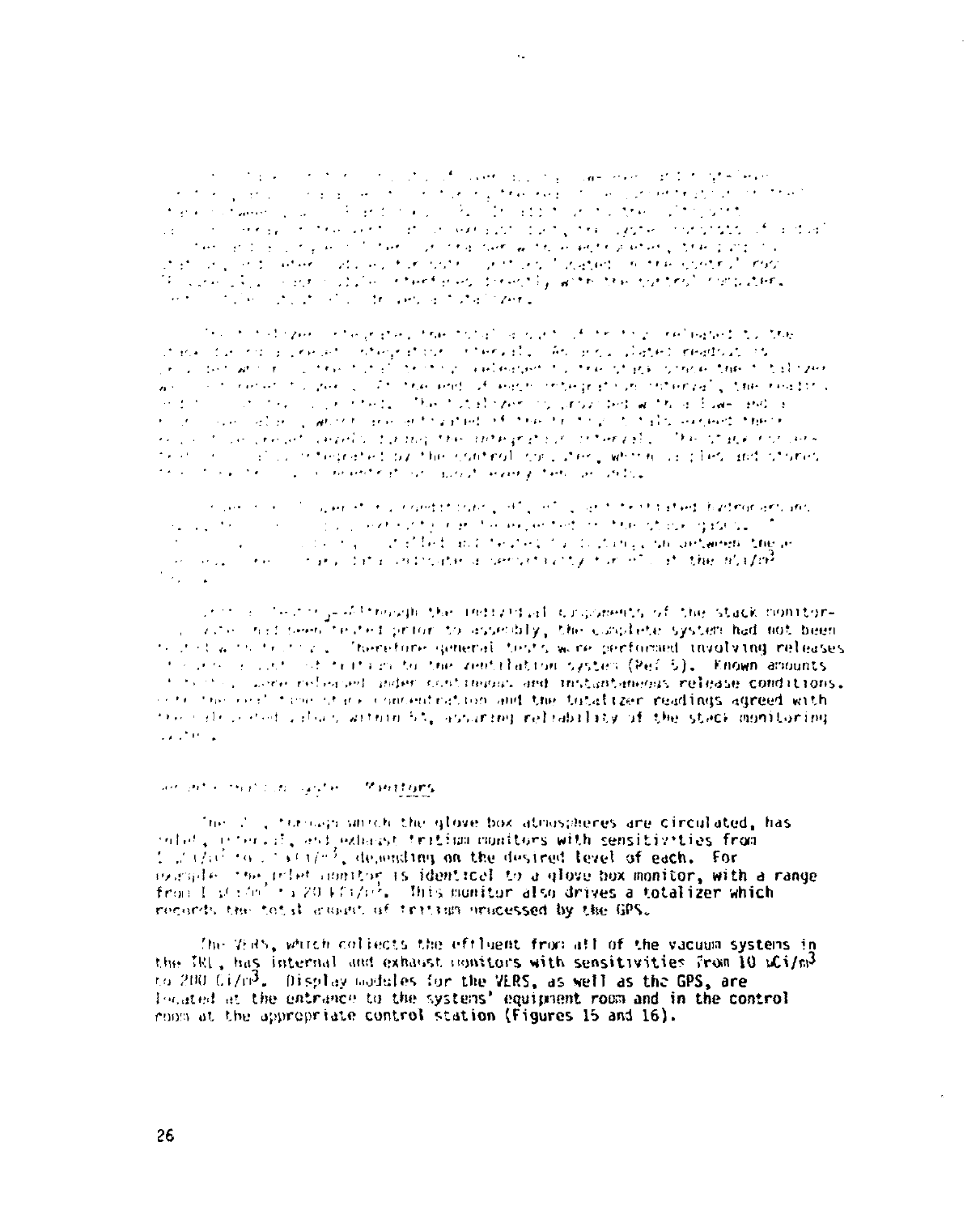

Figure 14, The Trip High Control

 $\lambda$  and  $\lambda$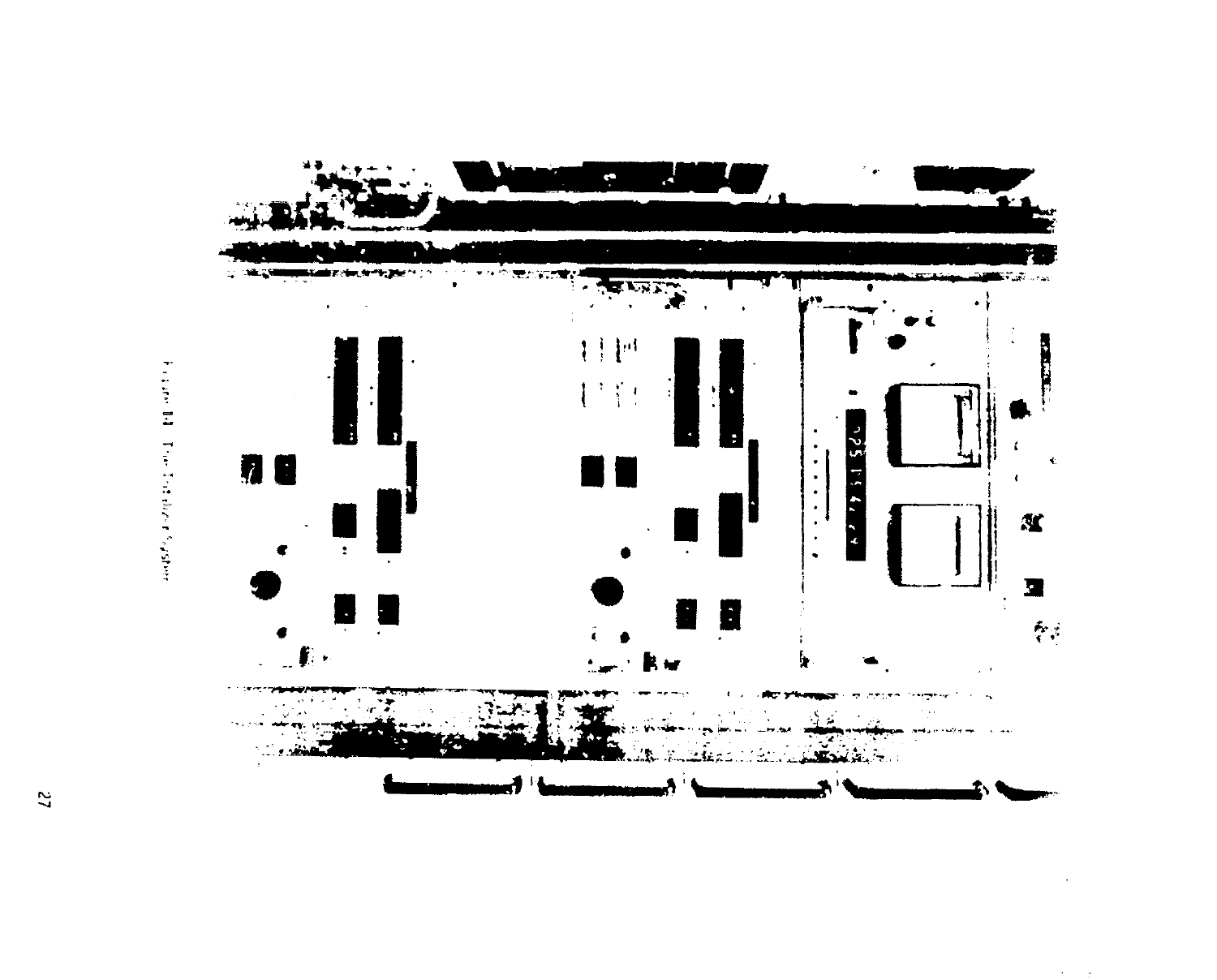

Figure 15. GPS Control Panel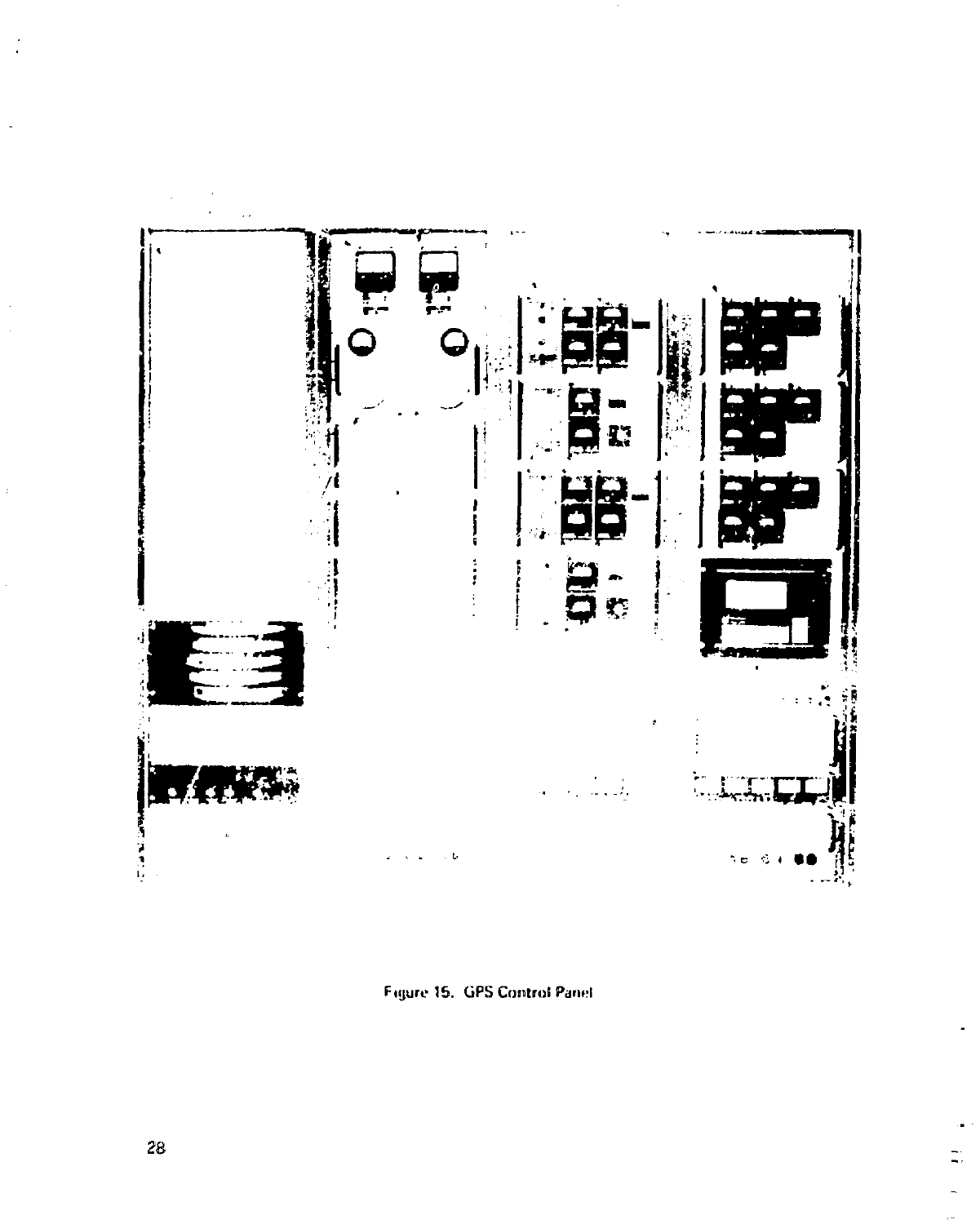

 $\hat{H}$ Ш

> $\sqrt{1}$  and  $\theta_1$  and  $\theta_2$  is the set  $\mathbb{R}$  .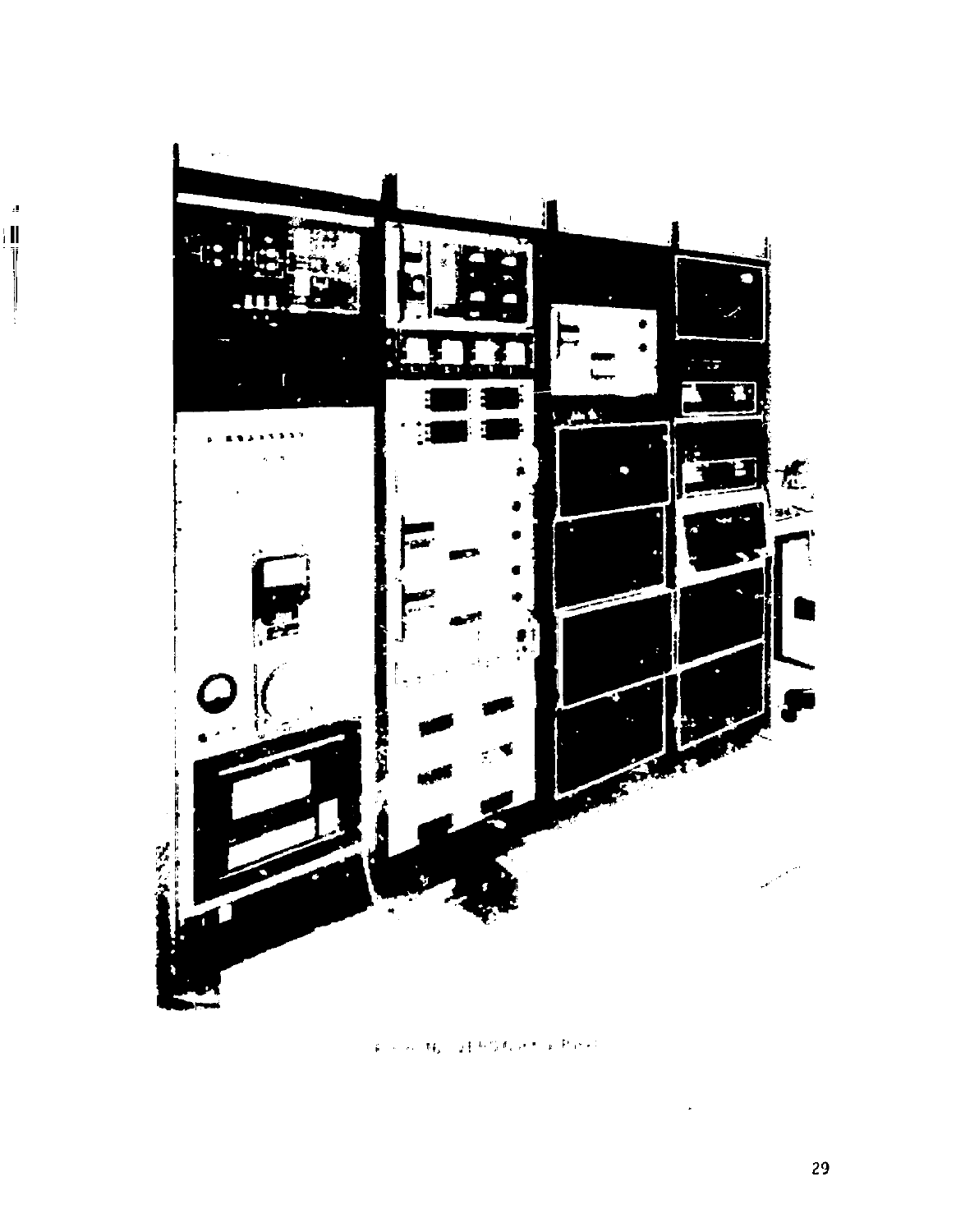# ومتعرف فجرافه الرادف فكالواطئ وراويل

Teacher control consuler is a Digital Equipment Corporat un PDP 11/40 com, two ling. 17). The textium concentration is automatically read and leer ledged for each first sum monitor location. It scans containment and decontaccolation equipment control systems for any malfunctions. The scan rate is call the suder of one scan every ten seconds. It also generates control terribos, for example, when a bigh glove hor tritium level exists, the contracts of exists the proper sperating parameters for the GPS and connects the the triangle opened the trition level has been sufficiently reduced.

To called that by discoussed, all TRL tests as monthous are equipped with to the grid data low- and high-taxet audible atamic with celectable cet points. in list a tritical lovel exceed a siecified threshold for a monitor, in addition to like at attending an allam function is denomated by the computer. This. consider encouraged about the independent of meter endule about and in typically sure size in to 20% fower in order to alert control room dersonnel to the in construction conditions.

shame partie computer detects an alarm condition, it activates the quand star interface, A large number of alamn functions are multiplexed into the interface anity. An alarm may be generated by the computer or any of several The success such as the GPS, VERS, any tritics monitor, ventilation system, compressed air, chilled water, or the electrical power distribution system. The interface writ gonerates one of four alarm functions based on the severity the matrimetron, In order of increasing importance, these are: operational. Figure, damper, and energency. An augible alarm is activated and the appropriate are of malianction visually indicated. During non-operational hours, the alarm is relayed to Security Headquarters indicating which of the four alarm functions has been activated so that the appropriate personnel can be notified. The energy metagen is related to Security Headquarters at all times.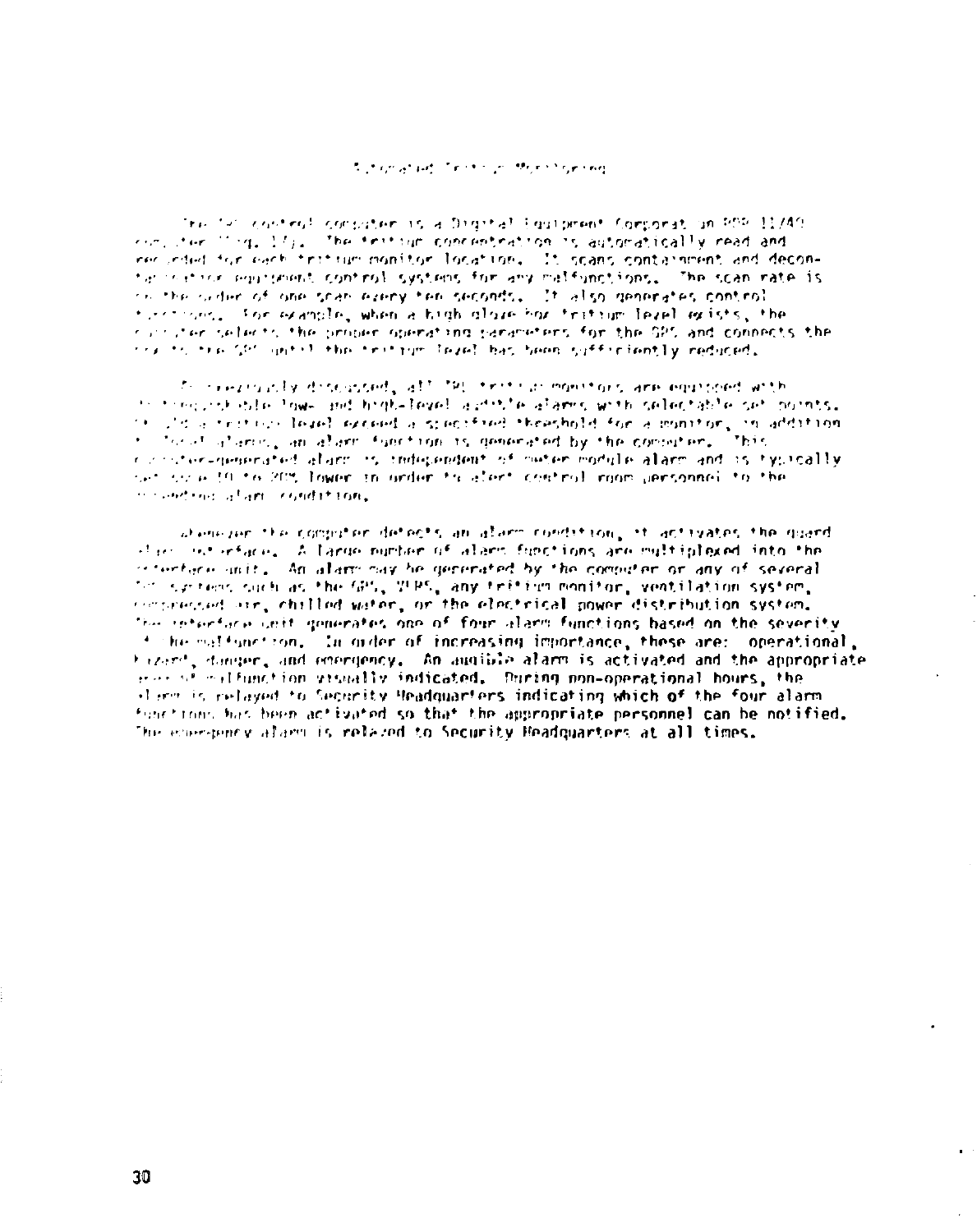

 $\mathcal{O}(10^{11})$  , where  $\mathcal{O}(10^{11})$ 

Ξ

Figure 12. The TRL Control Consulter

 $\mathbb{Z}^2$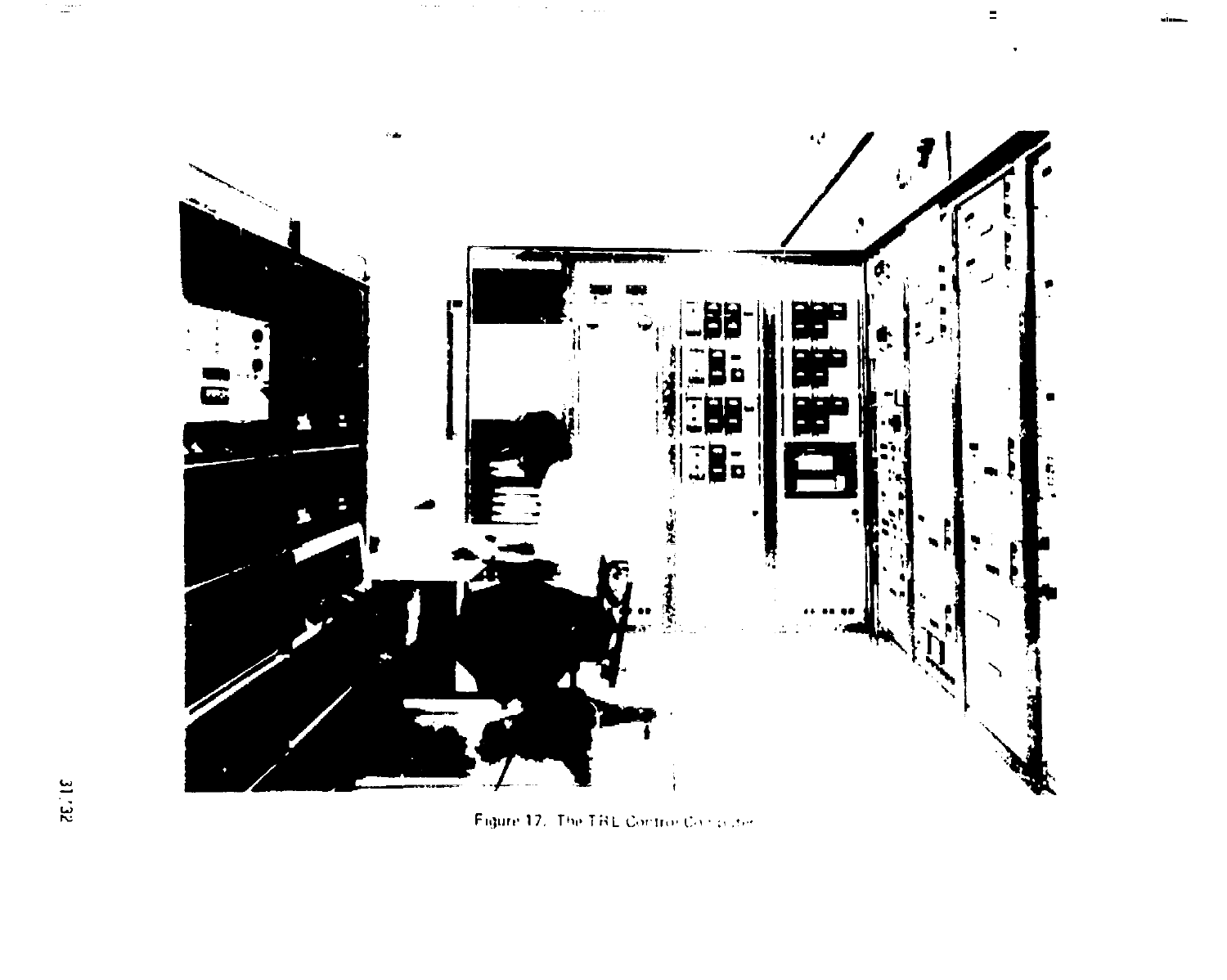## REFERENCES.

- 1. P. B. Gildea et al., "A Tritium Systems Test Facility, Volume II: Appendices," Sandia Laboratories, Livermore, SAND76-8053, Oct 1976, 14. 55-80.
- 21 P. N. Gildea, W. P. Wall, and V. P. Gede, "Pesults of Iritim Tests Performed on Sentia Laboratories' Recontamination System." Sandia Laboratories, Eivernore, SNBIL-8166, May 1978,
- 3. P. D. Gildea, P. G. Pirmbern, and W. P. Wall, "Modification and Testing<br>of the Sandra E-Socatories Exzernore Tritium Pecontamination Systems," Candia Laboratories, Livermore, SAND78-9647, 1979,
- 4. P. S. Hafner et al., "The Monitoring System of the Tritium Research Laboratory," Sandia Laboratories, Livermore, SAND78-3608,
- 5. I. X. Dealin of al., "instial Testing of the Sandia Laboratories Livermore Institute Pesearch Taborator / Stack Gas Monitor," Sandia Laboratories, Livermore, SANDZ2-2510,